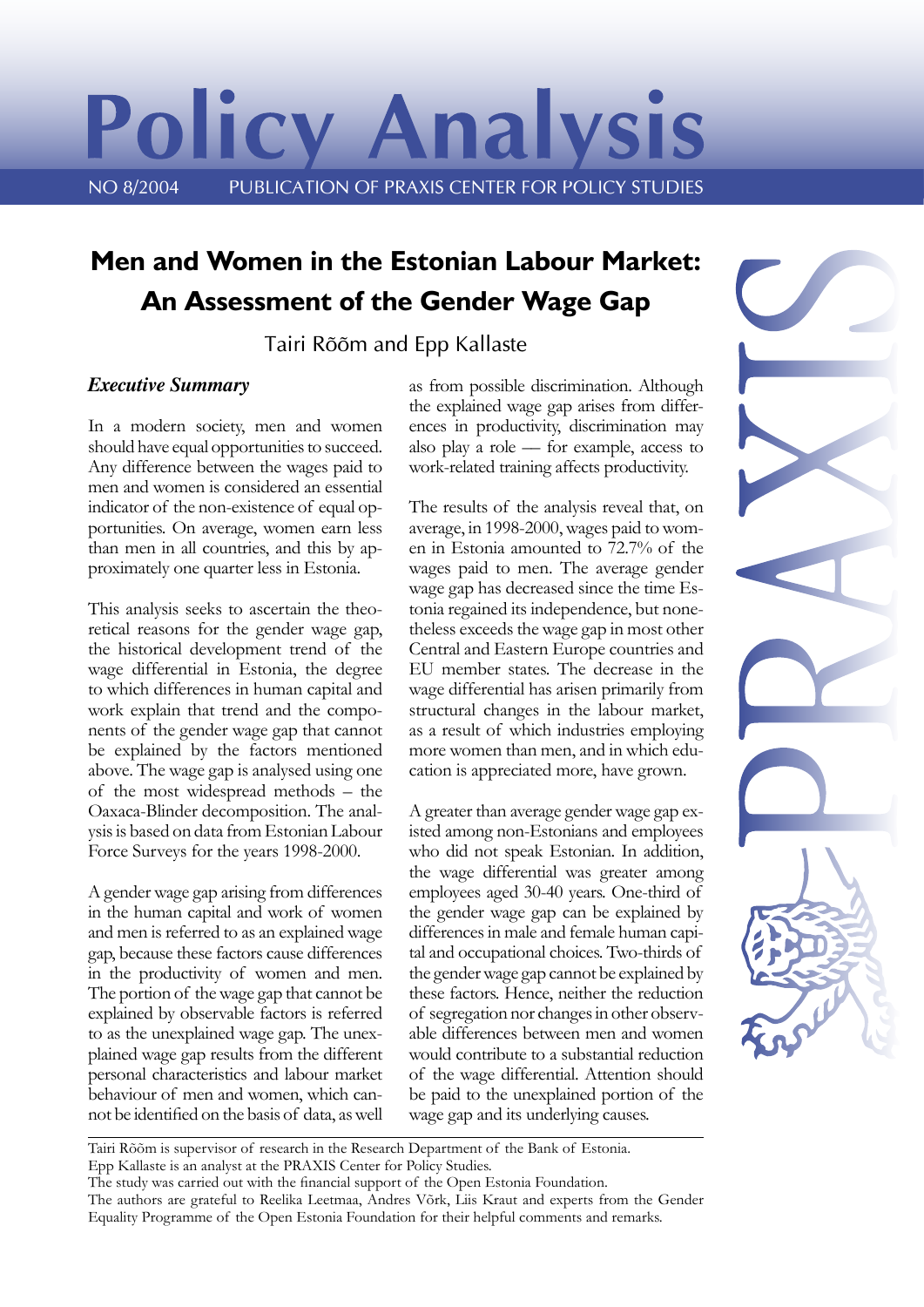*The study aims at explaining the underlying reasons for the gender wage gap.*

Estonian women are paid approximately three-quarters of the wages paid to men. The aim of this study is to analyse the reasons for that. First the theoretical reasons for the gender wage gap are explained. The authors then empirically analyse the degree to which the wage differential in Estonia is caused by differences in productivity (i.e. the fact that women's occupations differ from those of men and that women have different levels of education and work experience when compared to men), and the portion of the wage gap that cannot be explained using the observable differences between men and women.

An analysis of the gender wage gap is important for several reasons. First, similar pay for equivalent work is a generally recognised anti-discrimination principle, which Estonia also seeks to abide by. Second, ensuring equal opportunities and reducing the segregation of the labour market serve as a basis for the better realisation of women's potential, which is essential, among other things, from the point of view of the aging population and the diminishing numbers of people of working age. In the long run, all the available opportunities for increasing the share of the working age population should be utilised.

Besides the benefit of women realising their potential in the labour market, increasing the participation of women is important for securing adequate living standards. Given the recent trend of increasingly more families having just one parent (mostly the mother), it is important to ensure sufficient income for families, and this in turn is based on the opportunity to work and earn an adequate wage. Increasing the participation of women would also make it possible to improve their opportunities for self-fulfilment and increase their independence, thus taking a step closer to gender equality.

*Wage is a vital issue when choosing between working and staying home.*

Wage is a vital issue when choosing between working and staying home. The European Employment Strategy 2003,

which also serves as a basis for drawing up the Estonian National Action Plan for Employment, has set a substantial reduction of the gender wage gap in all the EU member states by the year 2010 as one of the goals. The reduction of the gender wage gap should be achieved by influencing the various underlying factors that cause the gap. Among other things, occupational and sectoral segregation must be reduced, access to education and training must be improved, remuneration systems must be made more transparent and awareness of the existence and causes of the wage differential must be raised (The Council of the European Union 2003).

Previously, Rein Vöörmann discussed the participation rate of women and men in the labour force as well as the wages paid to women and men in comparison to other Central and Eastern European countries (see, e.g. Vöörmann 2000; the Ministry of Social Affairs 1999). By analysing the average wages at the beginning and in the middle of the 1990s, Vöörmann points out that in Estonia women are paid less than men in all occupations and that wages paid to women fall short of the earnings of men by approximately one-quarter. Several other studies have been carried out in Estonia that were not targeted at an analysis of the wage differential, but which among other things recognised the existence of the gender wage gap. For example, Philips concluded that in 1989 men earned 30% more than women on average, while other socio-demographic and occupational characteristics were similar (Philips 2001). Kuddo et al. (2002) point out that while the characteristics of human capital and the labour market were similar, women were paid 934 kroons less than men (i.e. wages paid to women represented approximately 75% of the wages paid to men).

The current study advances analyses of the gender wage gap in Estonia by assessing factors that could potentially have a different impact on the wage formation of men and women (e.g. education level, length of employment, number of children, etc.). The gender wage gap is analysed on the basis of the Oaxaca-Blinder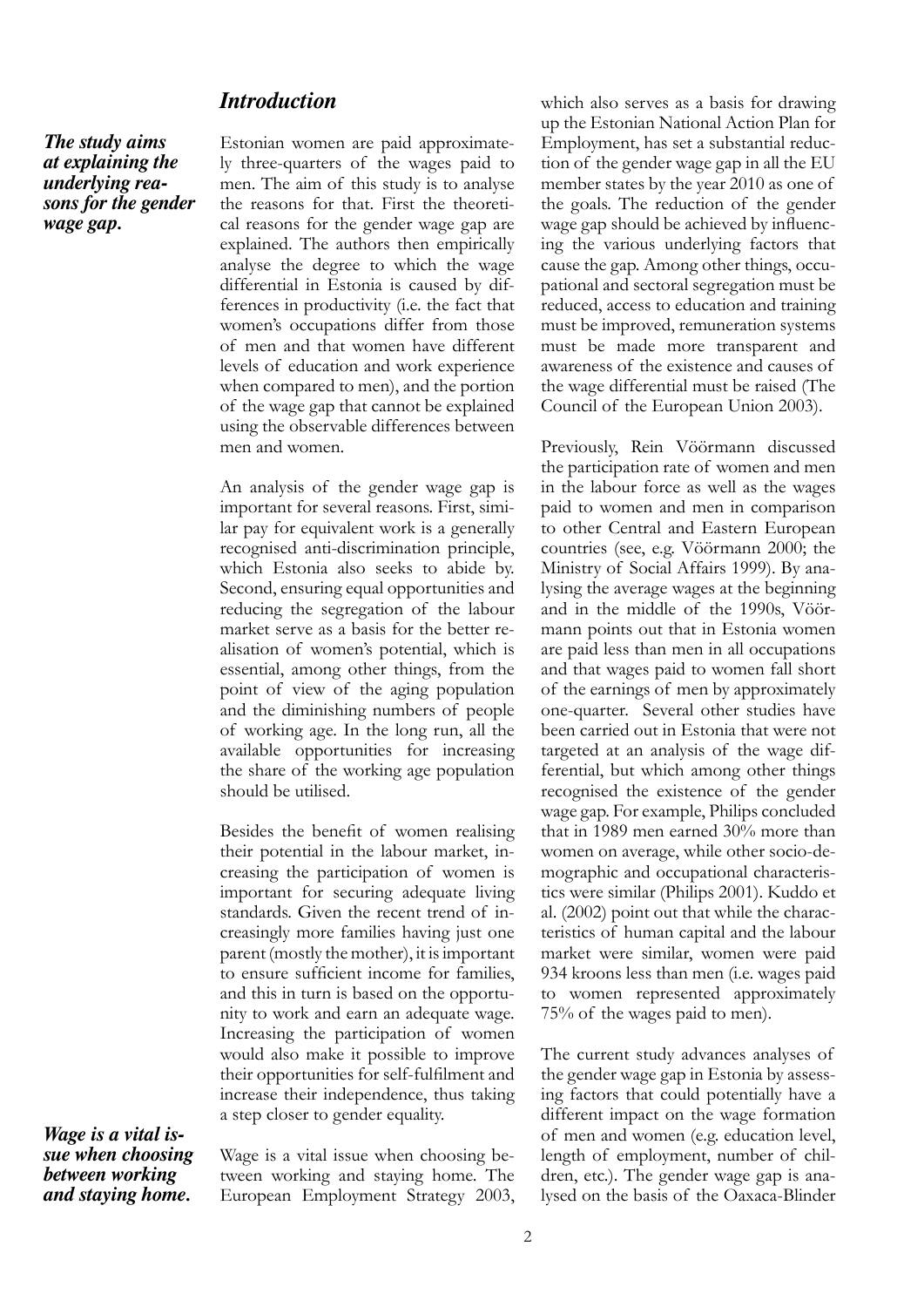decomposition method (Oaxaca 1973), using data from Estonian Labour Force Surveys from the years 1998-2000.<sup>1</sup>

The first chapter of this study describes the reasons behind the gender wage gap. The second chapter provides an overview of how the ratio of male-female wages has changed in Estonia over the past decade. The third chapter examines in more detail the method of analysis, assesses the impact of various factors on the wage differential, and determines the proportion of the gender wage gap that can be explained by these factors.

#### *1. Formation of wages and reasons for the gender wage gap*

#### *1.1. Explained and unexplained gender wage gap*

As a rule, wages should be positively related to the productivity of workers. Irrespective of whether an employee is a woman or a man, blond or brunette, his or her pay should reflect the value-added generated by him or her. Yet it is common knowledge that women are paid less than men.

Several reasons may lie behind the gender wage gap. In economic literature, the gender wage gap is divided into explained and unexplained portions.

• The explained gender wage gap refers to the portion of the wage differential that can be explained by the observable characteristics of women and men (e.g. different working time, education level, length of employment, occupation, sector, etc.). The explained wage gap is explained from the point of view of the employer –– that is, women are engaged in fields where their productivity is lower, or the human capital of women is such as to entail lower productivity, which, in turn, causes lower wages.

• The unexplained wage gap indicates the portion of the wage differential that cannot be explained using observable factors. The unexplained wage gap may refer to discrimination or to the fact that other variables, which are not observable for the researcher, have an impact on the wage differential.

Hence, the terms "explained wage gap" and "unexplained wage gap" signify the portions of the wage differential that can or cannot be explained by observable factors.

The unexplained wage gap is often interpreted as discrimination. Yet the unexplained portion of the wage gap may be caused by factors that cannot be measured, but which still render the productivity of women and men different (e.g. raising children makes women less flexible in respect to working time). On the other hand, the explained wage gap may also arise from discrimination, if the jobs and occupations chosen by women result from the norms established by society, not from the deliberate and voluntary choice of women.

The most commonly mentioned observable differences in the work and human capital of women and men are the following:

- Different working time
- Horizontal segregation of the labour market
- Vertical segregation of the labour market
- Differences in education
- Different length of employment

Working time is the principal factor affecting the explained portion of the wage gap. Women usually work less than men — that is, there are more part-timers among women than among men, and thus women's wages are lower. When compared to working full-time, working part-time is more suitable for reconciling one's professional life with raising children and, considering the traditional dis-

*In the professional literature, the gender wage gap is divided into explained and unexplained portions.*

*Wages should correspond to the productivity of employees.*

*Survey was conducted among 810 enterprises.*

<sup>1 –</sup> Since the Statistical Office altered their methodology for collecting data for the Labour Force Surveys in the middle of 2000, more recent databases cannot be linked to previous ones.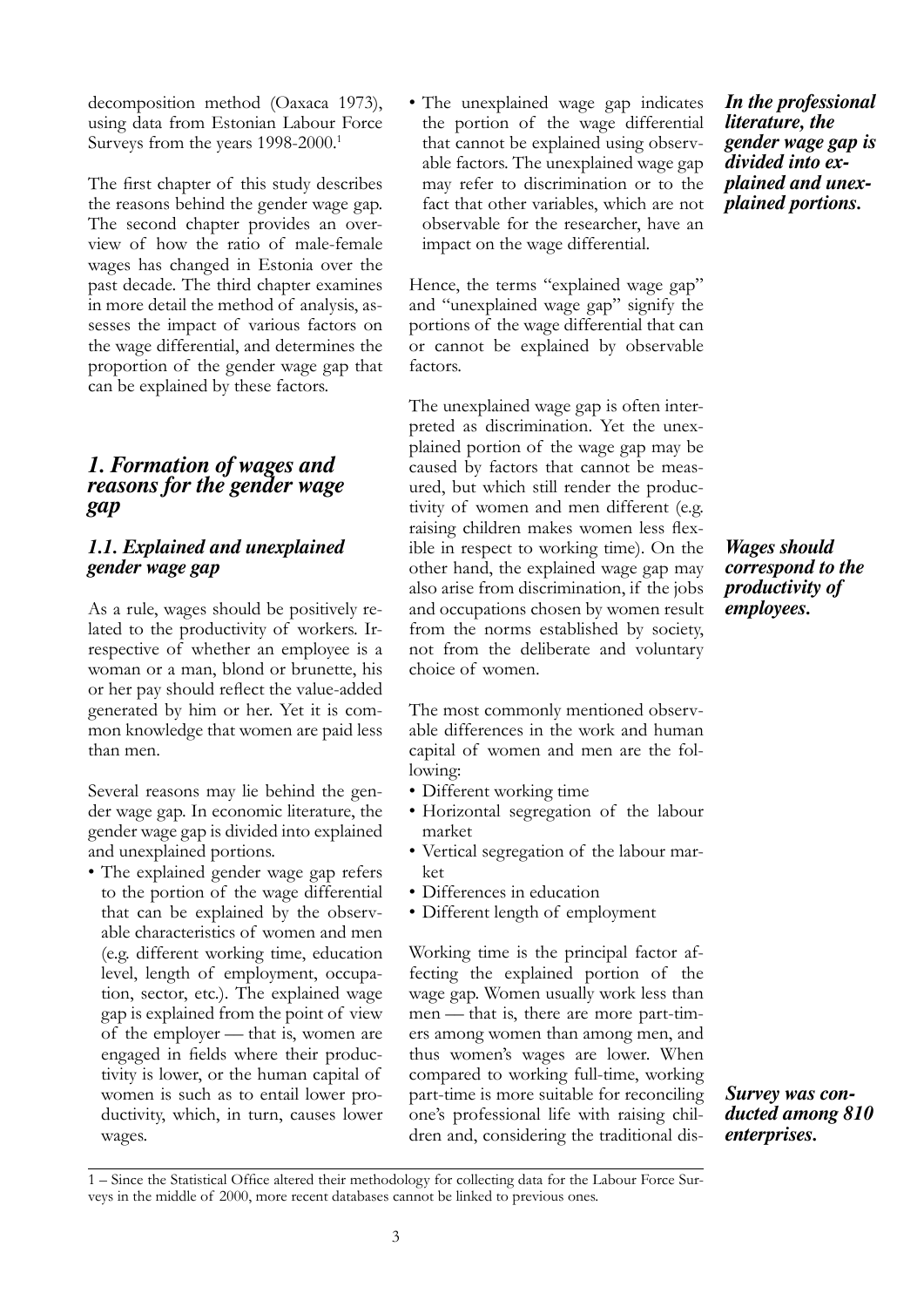#### *Women are predominantly represented in lower-paid fields of activity.*

#### *Women are more likely to become inactive than men.*

*There is no consensus as to whether differences in the length of employment and occupational choices result from discrimination or not.*

tribution of gender roles, it is predominantly the women who choose a shorter working time.

However, when comparing men and women working full-time, it appears that, on average, women are still paid less than men. In such a case, the most widespread explanation for the differential is that women are predominantly involved in lower-paid fields of activity (the horizontal segregation) and that positions held by women are on the lower levels of the "career ladder" and hence have lower remuneration rates (vertical segregation). For example, women are seamstresses, while men are miners; women are secretaries, while men are senior executives. The question is: how does gender segregation arise between industries and occupations, and is it triggered by discriminatory behaviour on the part of employers and society? Segregation may arise from both people's deliberate choices and the behaviour resulting from gender roles determined by society. The way women and men choose their qualification need not always be based on free choice, but rather on the potential of finding a job in the future. Women do not choose to study to become a car repair mechanic, as the potential of finding a job would be less than, for example, after studying to become a nurse. Vertical segregation may be caused by the limited existence of promotion opportunities for women or limited access to training. As far as employers are concerned, these factors may reflect a deliberate choice after considering the risk that women may choose to stay at home and raise children, as a result of which the expenses incurred by the employer in developing their human capital may be lost.

Productivity may also differ if people work in the same occupations and in the same sector. Empirical surveys based on regression analysis have revealed that a substantial part of the gender wage gap is caused by differences in human capital –– that is, education level and length

of employment. The higher the employee's human capital, the greater, on average, his or her productivity and hence also wage. Until recently, the education level of men has been higher than that of women in most countries (however, that trend has reversed now, i.e. more women than men are studying in universities in most developed countries).<sup>2</sup> Moreover, men have a longer length of employment, as women's employment is interrupted by parental leave. Due to both of the reasons specified above, wages paid to women are smaller than the earnings of men on average.

In addition to the general length of employment, the duration and timing of periods of inactivity also have an impact on wages. Breaks in employment have a more adverse impact on a future rise in wages if a person has no previous work experience (e.g. immediately after graduation from a secondary school or a university). It has also been found that the longer the periods of absence from work, the lower the future increase in wages, irrespective of the length of previous employment (Neumark 1993). Due to gender roles, the probability of becoming inactive and the duration of periods of absence from work are greater for women than for men, in particular at the beginning of their professional life.

There is no consensus as to whether the gender wage gap arising from differences in the human capital and occupational choices (the explained wage gap) is caused by discrimination or not. Those who assert that the explained wage gap is not caused by discrimination assume that differences in education levels, length of employment and occupational choices result from the free choice of women: women prefer "easier" jobs and staying at home with children over the opportunity to earn higher wages. In other words, women deliberately prefer staying at home, and their welfare is greater when raising children than when working. However, opponents find that differences in the length of em-

<sup>2 –</sup> The former socialist republics (incl. Estonia) represent an exception as regards the education level – in these countries the education level of women has been higher than that of men for a long period.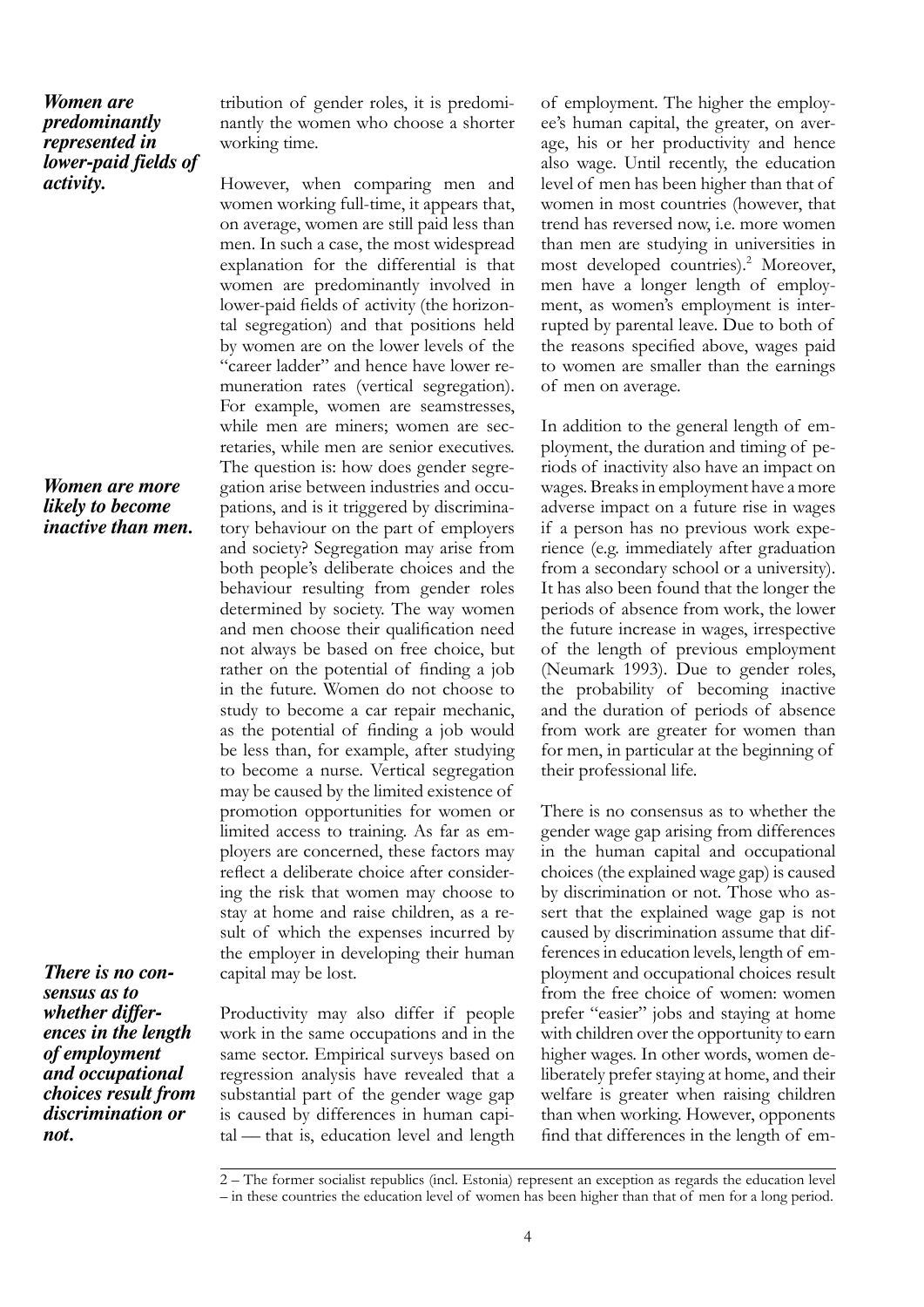ployment and occupational choices are also caused by discrimination: the choices that women make are imposed on them by society, and women work in lower-paid occupations not because of free choice, but because they find it difficult to find jobs in the so-called "male occupations" due to barriers caused by various norms and attitudes.

#### *1.2. Gender wage gap and discrimination*

Several empirical surveys have indicated that, at least until recently, the gender wage gap has resulted from discrimination. The basic concepts of discrimination theory were established by Gary Becker (1957). According to Becker, employers who discriminate while choosing employees (i.e. prefer men over women) are also willing to pay a higher price for their preferences. Employers prefer to hire men (as a result of the preferences and prejudices of their own, or of other employees or customers), even though gender is not an essential factor in determining productivity. While men's wages are higher than those of women, hiring men is accompanied by higher expenses. Discriminating employers hire fewer women than would be optimal, and therefore earn lower profits than the employers who do not discriminate against women. Thus, while the employers of both types seek to maximise their welfare, non-discriminating employers have a competitive advantage over discriminating employers.

The main conclusion derived from Becker's model is that, as a result of competition between companies, the companies that discriminate against women are eventually driven off the market. As a result, the relative demand for female labour increases, the wage gap between women and men with the same qualification becomes narrower and may disappear altogether. Several empirical studies have taken that conclusion as a basis and analysed whether increasing competition in an industry causes a reduction of the gender wage gap. There is a consensus that this is indeed the case. For example, Black and Brainerd (2002) analysed whether globalisation has narrowed the gender wage gap in the United States of America. They compared the impact of an increase in trade on sectors that were open to competition, and on sectors which initially had little competition due to limited trade. The analysis carried out by Black and Brainerd yielded the conclusion that, as a result of an increase in trade, the gender wage gap narrowed more in the latter sectors. Their conclusion tallied with Becker's theory: increasing competition in an industry (resulting from the deepening of trade relations in the given case) brings about a decrease of the gender wage gap. This implies that initially the gender wage gap was at least partly caused by discrimination.

Ashenfelter and Hannan (1986), who analysed the gender wage gap in the US banking sector, reached similar conclusions. They found that the greater the market power of the banks in a given region, the smaller the relative share of female employees in these banks. This result, too, is in line with Becker's theory of discrimination. A study by Black and Strahan (2001), which discussed the same issue, was also based on the empirical analysis of the banking sector: the authors studied the effect of deregulation in the banking sector in the 1970s on the gender wage gap. They concluded that the increased competition resulting from deregulation has significantly reduced the gender wage gap. Hellerstein, Neumark and Troske (2002) found that the profitability of companies with substantial market power is positively linked to the relative share of women working in such companies. This result is also in line with Becker's theoretical model that discusses discrimination.

The main conclusion based on the above studies is that a revival of competition in a product market most probably entails an improvement of the relative position of women in the labour market. Hence, enhancement of competition and facilitation of the efficient functioning of labour and product markets enable governments to, among other things, ensure equal treatment of men and women.

#### *Discriminating employers earn smaller profits.*

*Competition advances equal treatment of men and women.*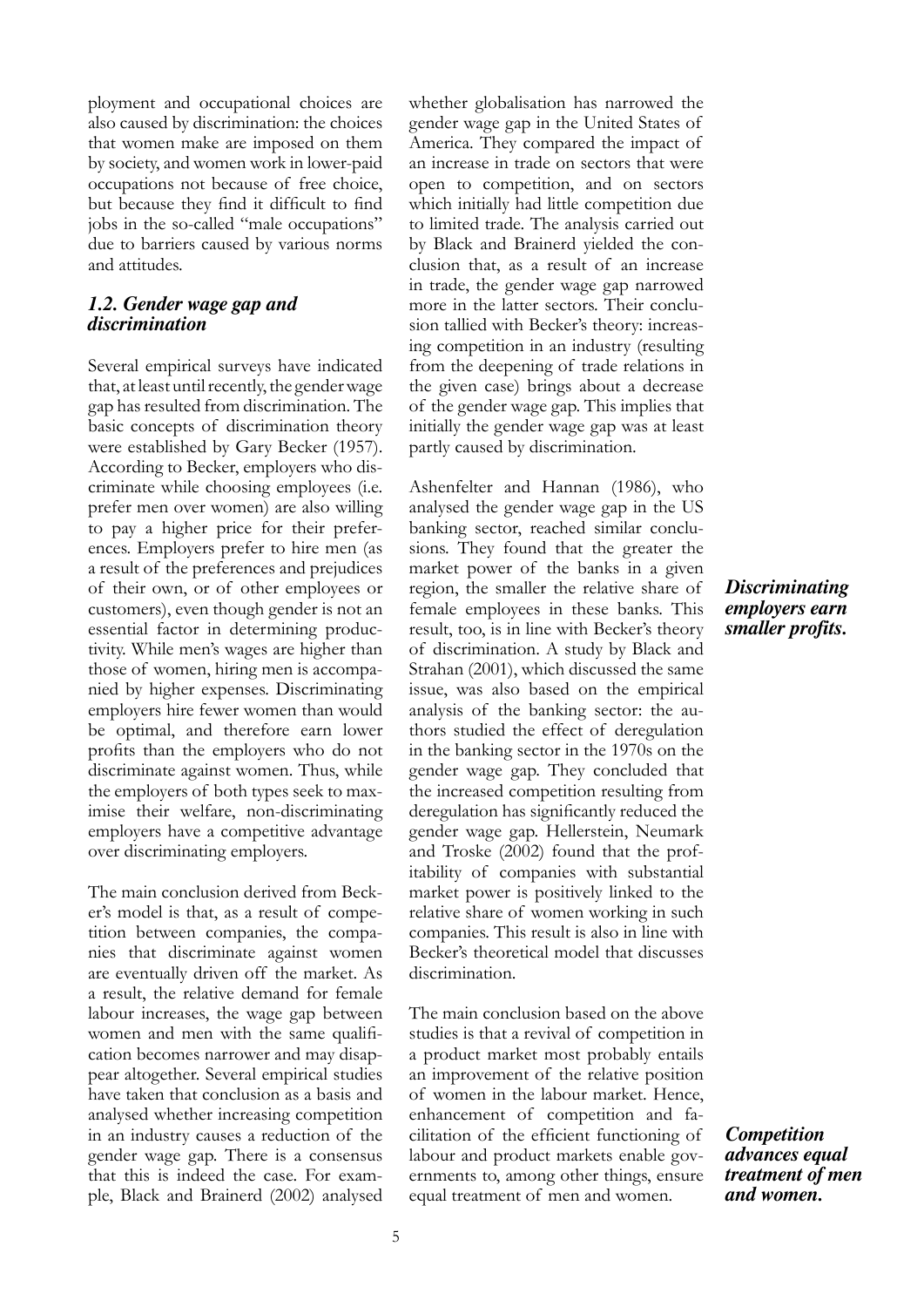#### *1.3. Additional reasons for a gender wage gap: differences in labour market behaviour and psychological factors*

*In Estonia, women settle for smaller wages and search for a new job less actively than men.*

*The higher the expected pay, the more intense the job search.*

In addition to the previously mentioned reasons for differences in productivity, the gender wage gap is also caused by differences in labour market behaviour and the personal characteristics of men and women. Therefore, the unexplained portion of the gender wage gap consists of two components that cannot be differentiated in an empirical analysis:

- differences in wages that are caused by discrimination
- differences in wages that are caused by the different labour market behaviour and personal characteristics of men and women.

In the following, we will discuss the gender wage gap arising from labour market behaviour. Rõõm (2004) has concluded that women settle for lower wages and search for work less actively than men in Estonia. A comparison of reservation wages<sup>3</sup> indicates that, on average, men demanded higher wages than women (see figure 1). While more than half of all women (56.5%) would agree to work for a wage of 2000 kroons, only approximately one-third (34.1%) of all men would accept a job for the same remuneration. The proportion of women whose reservation wage amounted to 3000 kroons or less was 82.6%, while the proportion of men

with the same remuneration requirement was 61.6%. Using a regression analysis, Hinnosaar (2003) found that ceteris paribus (i.e. when all variables included in the regression analysis were the same), the reservation wage for women was 29% smaller than that of men.

Besides the finding that women would agree to work for a lower wage than men, job search activity is lower among women than among men in Estonia. The probability that a man actively seeks work in case of unemployment is 17% higher than the same probability for a woman, ceteris paribus (Rõõm 2004).

The intensity of the job search and the reservation wage have an impact on both the probability of finding work and the future wage. The more actively an employee seeks work the larger the potential wage in his or her new job. Greater job search intensity increases the probability of finding a job that is the best match for the person's knowledge and skills. Thus, in the case of greater search intensity the potential productivity of an employee in their new job will be higher, and so will be the expected wage.

The positive relationship between the reservation wage and the potential future wage is the result of the fact that the higher the wage expectations of a person participating in the labour market, the more actively he or she seeks work,





*Source: Estonian Labour Force Survey; calculations by authors*

<sup>3 –</sup> The reservation wage is the lowest remuneration for which an unemployed person would agree to take up a job.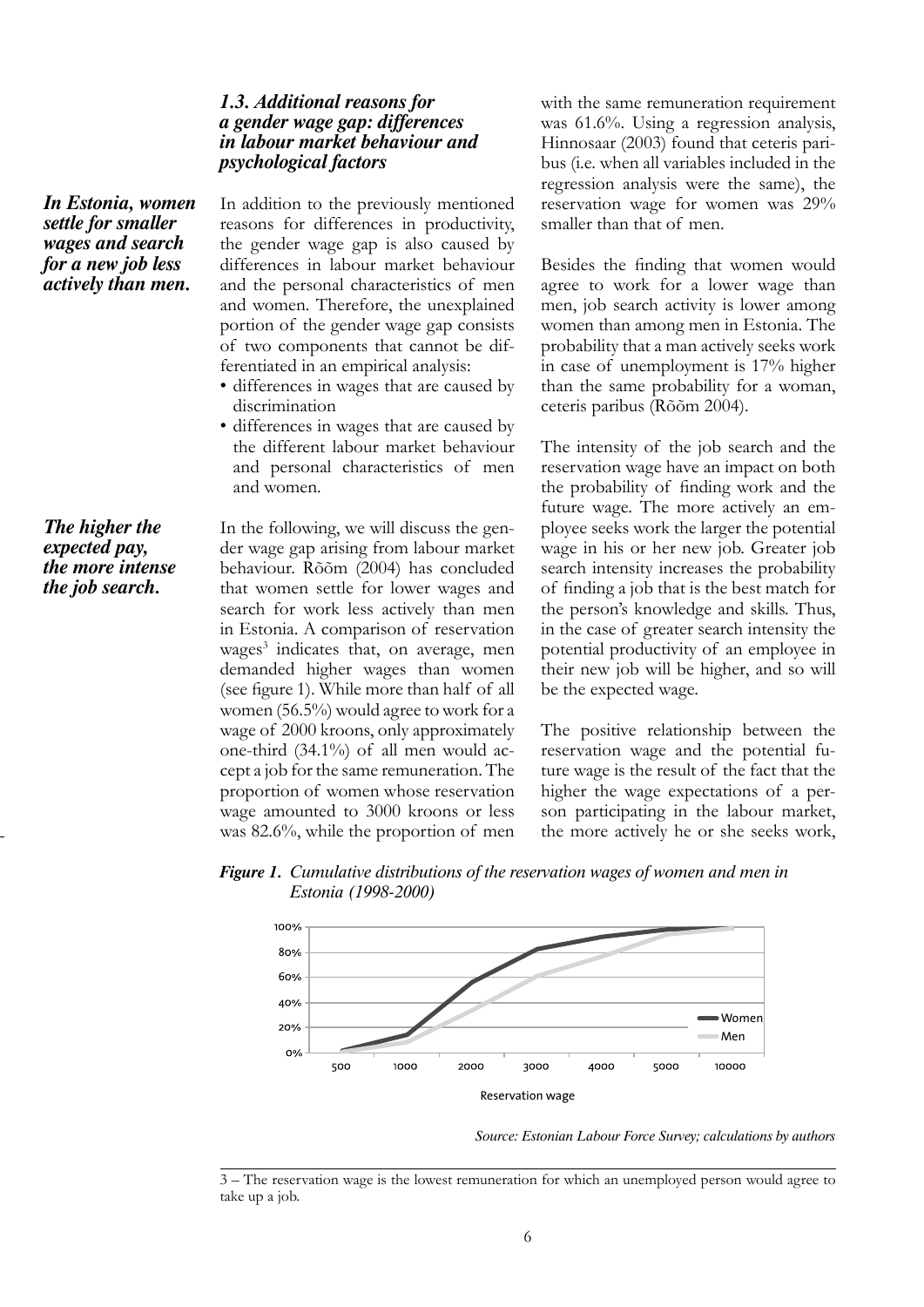ceteris paribus. Furthermore, a high reservation wage may have a direct positive impact on the wage. In an imperfect information framework, asking for a high wage in job negotiations functions as a signal that implies high potential productivity. Therefore, if a person asks more, employers are in some cases also willing to pay more.

Men's reservation wages are higher than those of women because men are paid more than women on average and therefore their wage expectations are higher. This partly explains the greater activity of men in seeking work when compared to women. However, even if the wage expectations are the same, men are still more active in seeking work in Estonia than women (Rõõm 2004).

In addition to wage expectations, labour market behaviour can differ because a job search for women involves a higher opportunity cost. The traditional division of labour within families usually means that women have a larger share of household work, while men work more intensely outside the house. Also, if there is a need to take care of family members –– children, ill or disabled relatives — then this duty usually falls to the woman. This implies that on average it is more costly for women to look for new jobs when unemployed.

Another explanation for why women are likely to search less intensely than men is their lower relative return on employment compared with unemployment income. Since women have lower expected wages, they are less motivated to look for a job. The existence of a gender wage gap means that unemployed wives whose husbands work have a higher alternative income than vice versa. This is an additional reason why women are less motivated to search for a job in general.

In addition to the above-mentioned factors, there are several psychological reasons why women's search intensity may

be lower. A number of studies in the area of psychology have shown that while both men and women exhibit overconfidence in certain situations, men are on the average more likely to overstate their characteristics relative to others.<sup>4</sup> Men's relative overconfidence may contribute to the gender wage gap as a separate factor independent from search activity. Evidence from several studies has implied that people who work in masculine occupations (such as investment bankers, lawyers, managers and negotiators) tend to be overconfident (Barber and Odean (2001)). Since the salaries tend to be higher in masculine occupations, men may get selected for such jobs due to their overconfidence and that may partly explain their higher earnings. But men's relative overstatement of their abilities can also contribute to the differences in search behaviour, since search activity depends on how a person values his or her job finding prospects and the expected salary.

It is also shown that women perform worse when they have to compete with others, while the performance of males improves in a competitive environment. Gneezy, Niederle and Rustichini (2002) conducted a laboratory experiment where they showed that as the competitiveness of an environment increases, there is a significant improvement in performance for men, but not for women. (Their conclusions, however, were based on a small sample and therefore not statistically robust.) The inference from this behavioural difference for the current study is straightforward. A job search is a competitive process and if women's performance worsens in competitive environments, they might get more easily discouraged and to search less in general compared with men.

Finally, evidence from behavioural economics and finance literature implies that women are in general more risk-averse than men (See for example, Sunden and Surette (1998), Lehmann and Warning (2001)). This may also contribute to differences in search intensity. If women are

<sup>4 –</sup> An overview of the relevant literature is provided e.g. in the article written by Barber and Odean (2001).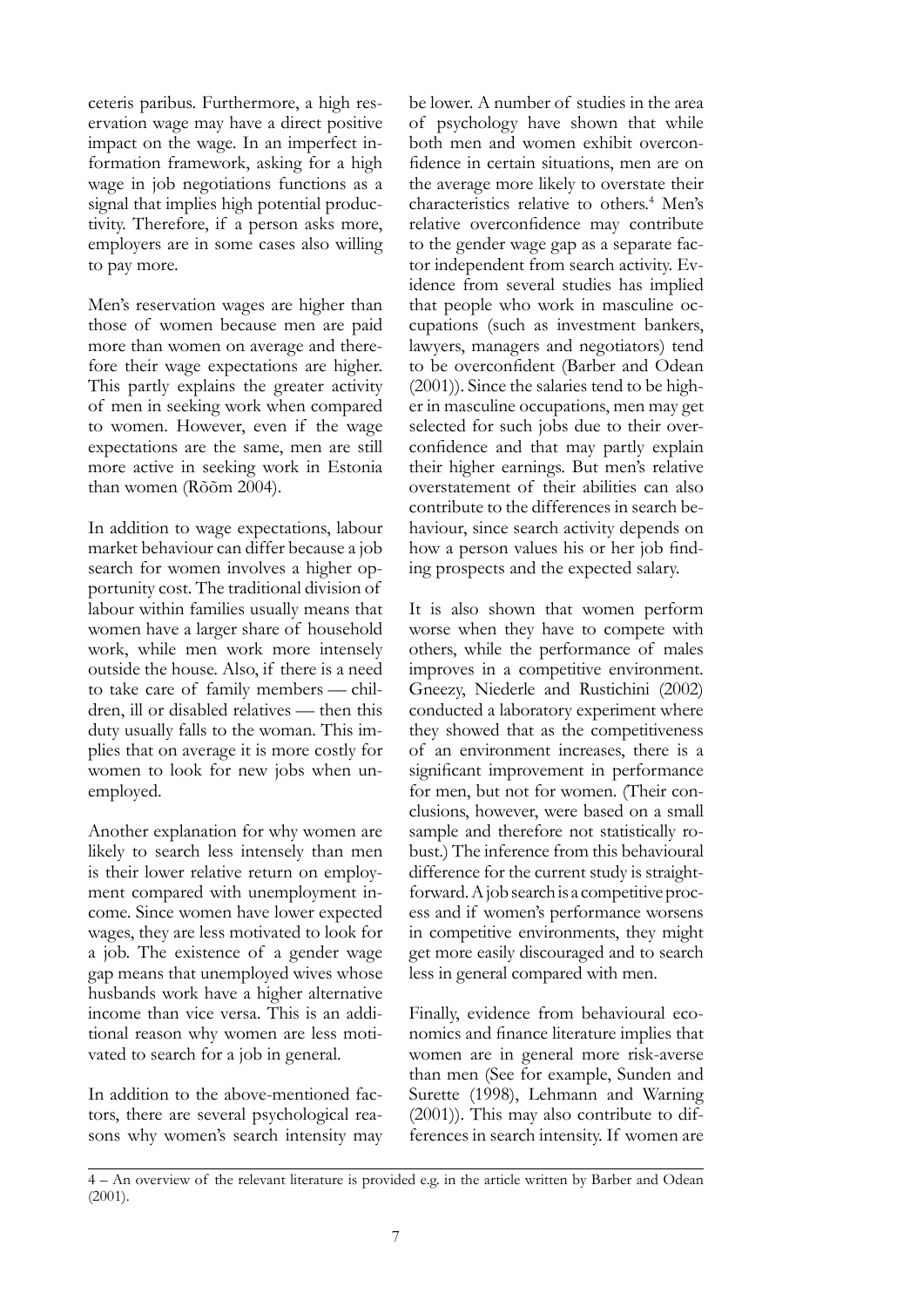more risk averse, they are more likely to accept a job offering a lower wage (i.e. their reservation wages may be lower on average) and search intensity is positively related to the reservation wage. On the other hand, a more risk-averse person may be more inclined to an intensive search — that is, s/he might aim to lessen the risk of remaining jobless by trying to get as many job offers as possible. Due to these opposite incentives, the overall effect of risk-averseness on search intensity is ambiguous.

#### *2. Development of the gender wage gap in Estonia in comparison to other countries*

In most of the Central and Eastern European countries, gender wage gaps were larger during the last years of the Soviet era than at the end of the 1990s. (Rõõm (2004), see also Figure 3). The decrease in the wage gap during the previous decade may seem surprising at first sight, as general income inequality increased during the transition process. Furthermore, equal rights were guaranteed for men and women in the labour market at least in the rhetoric in socialist countries. Wages were determined centrally across the occupations and industries chosen, and thus the so-called subjective factor inherent in the capitalist system was ruled out in the formation of wages, at least theoretically. Nonetheless, the remuneration paid to men and women differed substantially. In Estonia, the average monthly salary of women represented 66% of the monthly salary of men in 1989 (Noorkõiv et al. 1997).

In 2001, the hourly rate paid to women amounted to 75.7% of the hourly rate paid to men, while in 1994 this ratio had been 71%. This implies that the gender wage differential decreased in the previous decade (see also Figure 2).

Compared with other transition economies, Estonia was no exception regarding the gender pay difference; the average gender pay ratio in Central and Eastern European economies was 72% at the end of 1980s. In Western Europe, these ratios were on average 5 percentage points higher than in the Central and Eastern European countries (see Figure 3).

Segregation has been mentioned as the main reason for the wage gap in the socialist system. The Soviet-era centralised allocation of jobs caused extensive gender segregation across occupations and professions. While women were traditionally engaged in the service sector (education, trade, etc.), heavy industry, transport sector and agriculture predominantly represented the so-called male occupations that were better paid in comparison with the service sector. Primarily as a result of the segregation, but also due to the reason that men were more likely to be promoted than women irrespective of their occupations, wage gaps were wider in Central and Eastern European countries than in Western Europe during the last decade of the socialist era (see Figure 3).

The gender wage gap depends, among other things, on the overall wage structure of a particular country. The general inequality of wages and the position of women in the distribution of wages are

*Figure 2. Gross average hourly pay for women and men (kroons), and the ratio of women's wages to men's wages (%)*



*Source: Statistical Office of Estonia*

*The gender wage gap was larger at the end of the 1980s than at the end of the 1990s in Central and Eastern European countries.*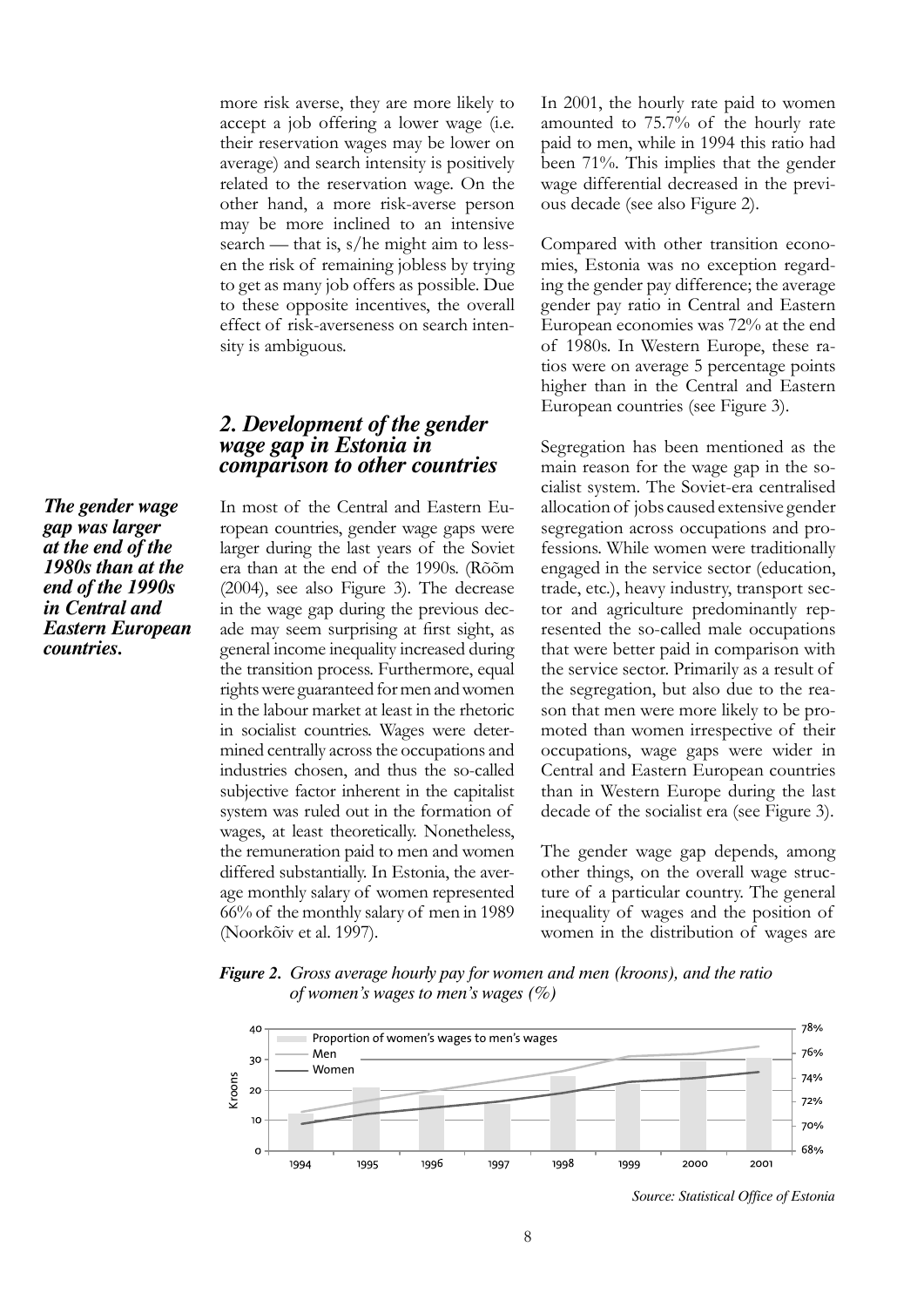essential factors. More equal wage distribution implies a smaller gender wage gap. However, a wide-ranging distribution of wages need not entail a wide gender wage gap. If, for example, wage differences are substantial across education levels and women are on average more educated than men, then the gender wage gap is small (Blau and Kahn 1992, 2000). Hence, in international comparisons of wage differences as well as in analysing the development of the gender wage gap in a particular country, attention should be paid to the general wage structure for men and women.

In almost all CEE countries, gender pay gaps declined during the 1990s. This implies that economic reforms brought about a relative improvement in the position of women on the labour market. Economic transition was characterized by a rapid increase in wage differentiation and a simultaneous decline in labour force participation rates from the artificially high levels of the Soviet era. Both of these factors contributed to the reduction of the gender pay gap, as:

• An increase in pay inequality coincided with and was to some extent the consequence of an increasing demand for better-educated labourers. The relative returns to education and employ-

*Figure 3. Proportion of women's wages to men's wages (%)*

ment opportunities for more educated workers rose rapidly during transition. In comparison with men, women benefited more from this development, since in most former Soviet countries females were and are more educated on average.5

• The relative position of women in the labour market improved, since women worked disproportionately more in sectors that gained from the transition. Orazem and Vodopivec (2000) show that in Estonia and Slovenia, labour demand fell most in predominantly male sectors, while predominantly female sectors either declined little or expanded. This was likely the case in many other transition economies as well, since the employment loss was the largest in heavy industry sectors and agriculture where the workforce was male-dominated. On the other hand, female-dominated sectors, such as trade and services, were underdeveloped under the socialist system and labour demand increased in these sectors during the transition.

An additional factor causing a decline in the gender wage gap during the transition in Estonia and in some (but not all) other CEE countries was structural change in the labour force composition. Simi*Demand for labour increased in sectors where women dominate.*

#### *Demand for highly educated employees increased.*



*Sources: Central and Eastern European countries – Newell and Reilly 2000, EU member states at the end of the 1980s – Blau and Kahn 2000, EU member states at the end of the 1990s – European Commission 2002*

<sup>5 –</sup> In Estonia 23% of working age women have a university degree, compared with 15% of working age men.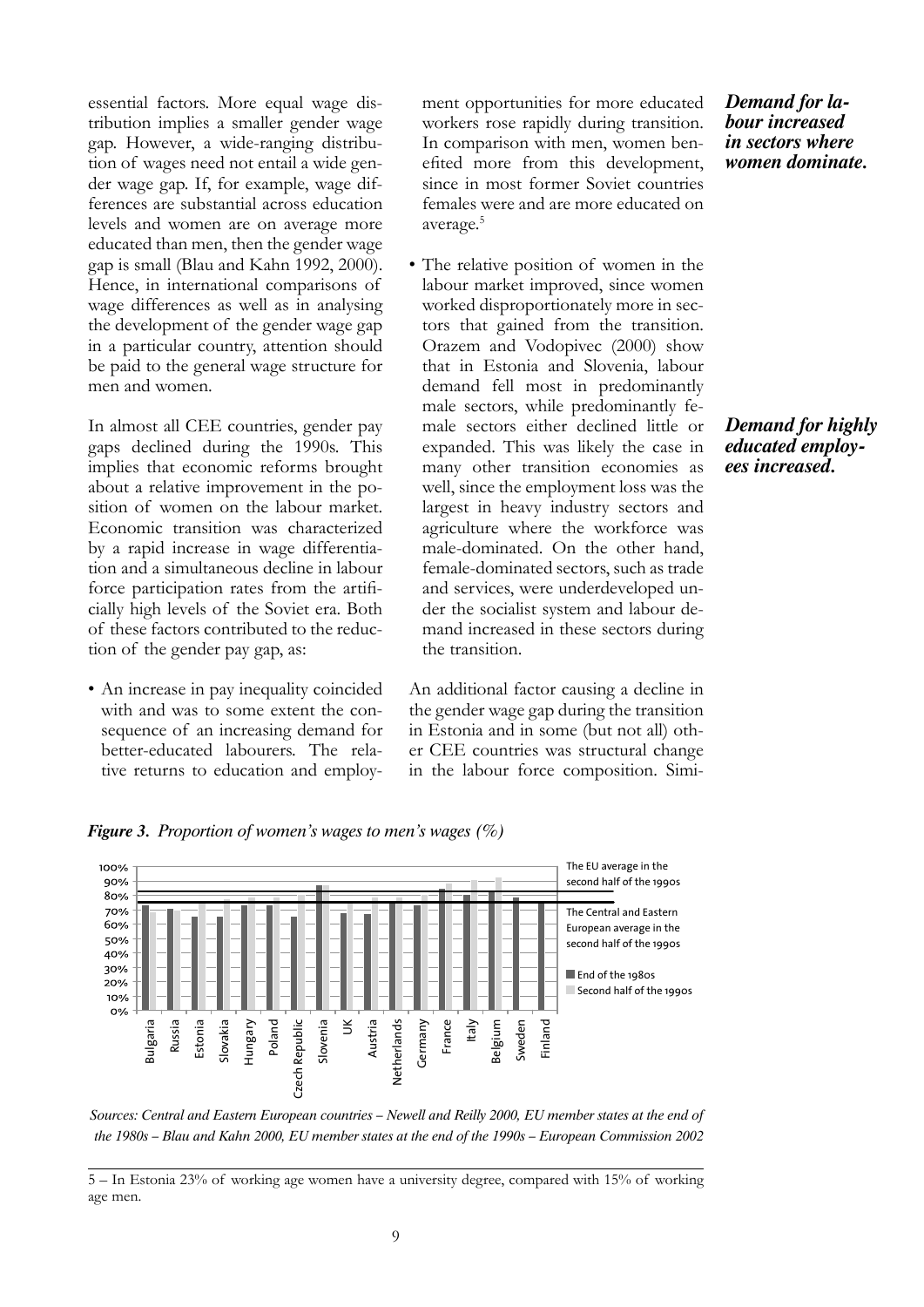larly to other post-socialist economies, economic transition in Estonia brought about a decline in the overall employment rate, but the drop in employment was more pronounced for women than for men. Since individuals with the lowest earning potential (i.e. low-skilled workers) were the most likely to drop out of the labour force during the period of employment contraction, the gender difference in relative reductions in the employment rates changed the composition of the labour force. As a result, the skill pool of women who remained in the labour force improved relative to men. There is evidence in Estonia that during the first years of transition (between 1989 and 1995) the employment shares for the least-educated groups fell relatively less (from 37 to 18 percent) for men and relatively more (from 35 to 12 percent) for women (Orazem and Vodopivec (2000)). The idea that the change in the composition of the labour force was a source of the reduction in the gender wage gap was first pointed out by Hunt (2002). She showed that in Eastern Germany this decline was in part caused by low-earning and low-skilled women selectively dropping out of the labour force.

*Raising awareness of and changes in gender roles contribute to the reduction of wage differences.*

The gender wage gap has narrowed in Western European countries, the United States of America and other developed industrial countries in the last decades. In addition to greater awareness of the gender inequality issue in these countries, two other trends have contributed to the reduction of the wage gap. First, the relative education level of women has improved in comparison with men and, second, the average length of employment of women has increased as a result of a decline of birth rates and an increase of the average childbearing age. In Estonia, an improvement of education levels among women may entail a reduction of the wage gap in the near future. However, the length of employment is unlikely to increase.

The average education level of women during the transition process in Estonia has improved when compared to men, and this should narrow the wage gap.

Even though the relative share of men with higher education has increased as a result of the increase of the relative demand for highly educated labour, the percentage of highly educated women has grown even more quickly. In Estonia, the share of male students aged 19-22 years increased from 23% to 43% in 1993- 2003. The percentage of female students of the same age has grown more – from 28% to 59% (Statistical Office of Estonia).

It is quite unlikely that an increase of the average length of employment of women will reduce the gender wage gap in Central and Eastern European countries (incl. Estonia) in the near future. While the socialist regime was characterised by a high employment rate for women, the transition process has entailed a decrease rather than an increase of both the women's participation rate and work experience along with an increase of female unemployment in the majority of transition countries.

To sum up, the decrease in the gender wage gap has hitherto first of all been fostered by structural changes of the labour market in Estonia. That trend will probably continue in the future, though as a result of other factors. The gender wage gap could be reduced on account of an increase in awareness of gender equality issues resulting from more extensive public discussion in that regard, and as a result of changes in the traditional gender roles across generations. The adoption of the Gender Equality Act (RT I, 21.04.2004) will definitely have a positive impact in that context, too, as it specifies the various forms of discrimination.

The parental benefit established in Estonia in 2003 may also, due to various reasons, have an effect on the average work experience and wages of women. The parental benefit enables a person to receive an income equal to his or her salary for up to twelve months after the birth of a child<sup>6</sup>. First of all, the establishment of the parental benefit may affect the average length of parental leave. Yet it is questionable as to whether breaks in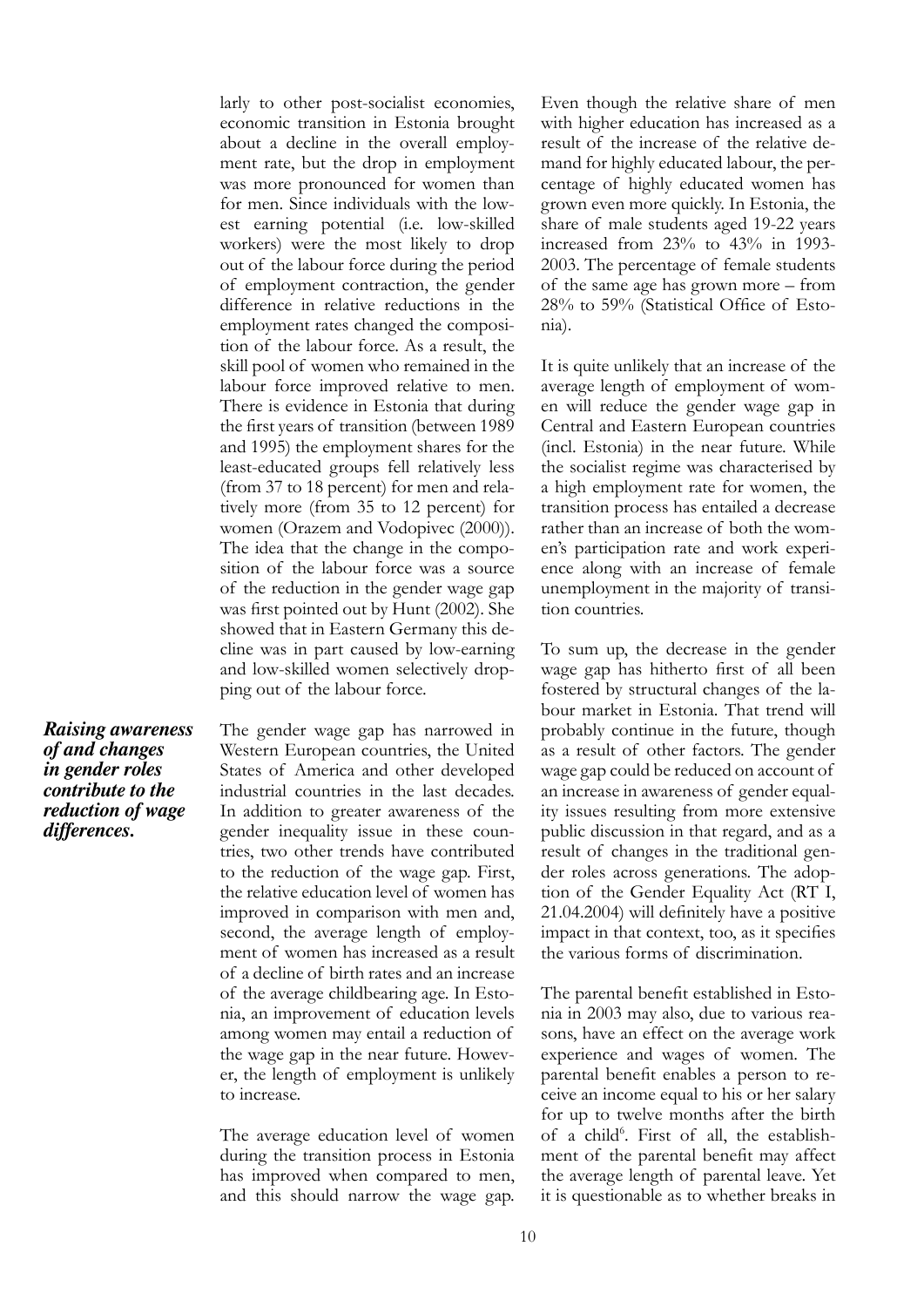employment will increase or decrease for women as a result. On the one hand, as a result of the establishment of the parental benefit, women who otherwise would have returned to work within a couple of months after the birth of a child, may decide to stay at home until the end of the period during which the benefit is paid – – that is, for one year. On the other hand, those who before the adoption of that Act would have stayed at home for three years might now decide to return to work after one year has passed since the birth of a child.

In addition to the length of parental leave, it should be considered whether and how the establishment of the parental benefit would impact the birth rate. Various developments are possible. On the one hand, parental benefits should increase the birth rate, as it makes it easier for women to stay at home with children. On the other hand, it is possible that the average childbearing age will increase, as women will postpone childbearing in the hope of earning higher wages (and thus also higher benefits) in the future. An increase in the average childbearing age will probably reduce the birth rate. For a longer discussion of the possible effects of the parental benefit on women's labour market behaviour, please refer to Leetmaa and Võrk (2003). The impact of the parental benefit on women's participation in the labour market and, accordingly, on the wages of women is an important issue that should be investigated in more detail.

#### *3. Analysis of the explained and unexplained gender wage gap in Estonia*

#### *3.1. Data*

To assess the difference between wages paid to women and men, we used the data from Estonian Labour Force Surveys for the years 1998-2000. The sample includes both full-time and part-time workers. The wages of part-timers have been recalculated into wages corresponding to full-time work. Thus we eliminated the possibility of wage differences arising from the fact that there are more parttimers among women.

As asserted in Chapter 1, there are more part-time workers among women than among men. For example, in 2003, 11.5% of women and 5% of men were employed part-time (Statistical Office). This percentage is smaller than that in the old member states of the European Union, where one-third of all working women and 6% of men are part-timers on average (European Commission 2002).

Wages are defined as net salaries paid for the month that preceded the survey. We use real net wages (the base year is 1996). In the labour market as a whole, women's wages amounted to 72.7% of the wage level of men on average. The wage differential was smaller in companies owned by foreign persons and in large companies (with more than 200 employees) (see Figure 4). By age group, the wage differential was the greatest among employees aged 30-40 years: the level of women's wages represented 68.3% of the level of men's wages in that segment. The gender wage gap among non-Estonians was greater by 5.4 percentage points than the gender wage gap among Estonians. Regarding only non-Estonians, the wage gap was 5.5 percentage points lower among employees who speak Estonian. As, on average, non-Estonians are paid less than Estonians, these ratios imply that non-Estonian women are the least favoured in the Estonian labour market.

*In 1998-2000, women's wages amounted to 72.7% of men's wages on average.*

<sup>6 –</sup> For the maximum and minimum amounts of the parental benefit and bases for calculation thereof, please refer to the Parental Benefit Act (RT I, 22.12.2003).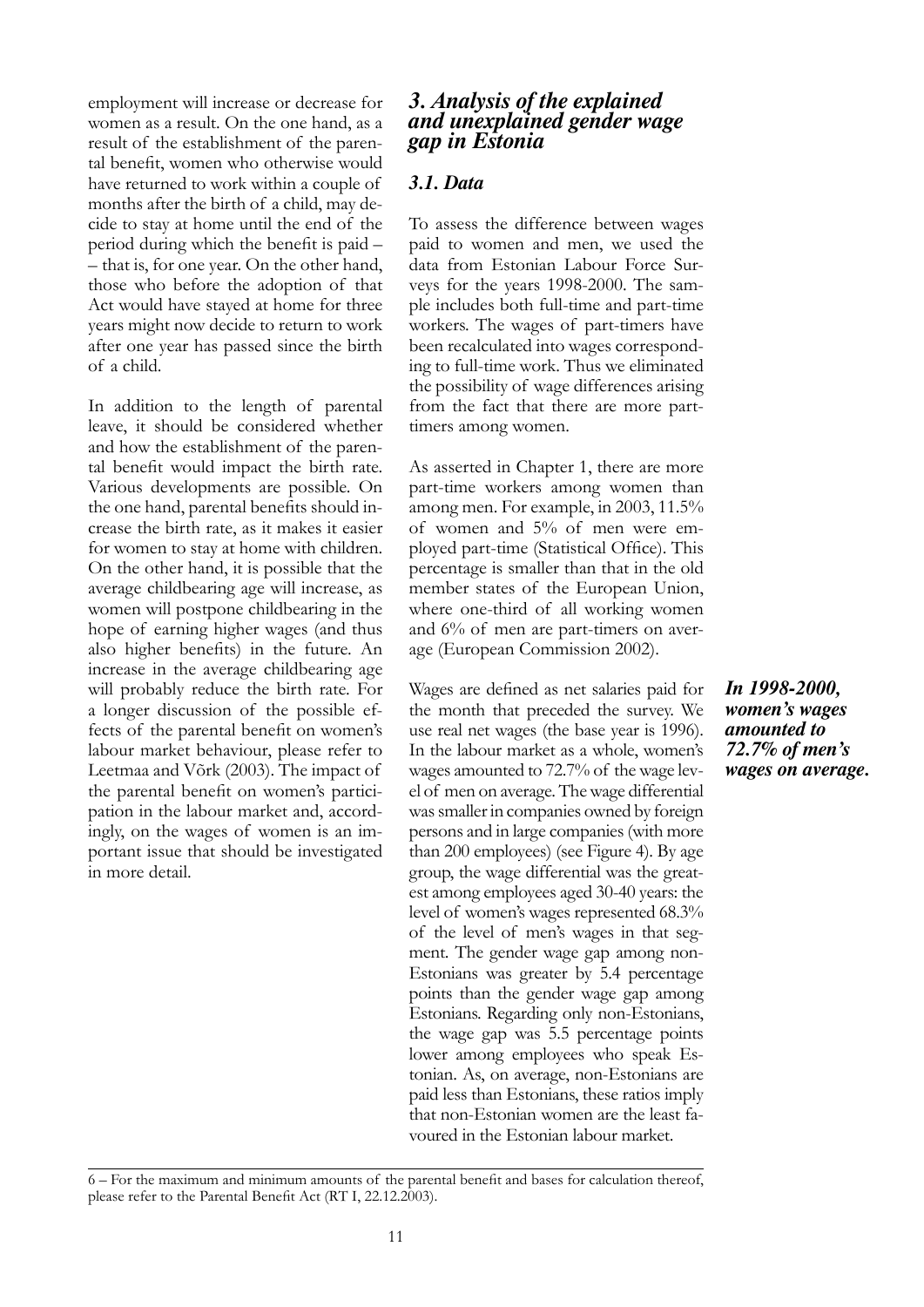Analysing employment in Estonia by sectors and occupations, both vertical and horizontal segregation can be observed. In comparison with women, more men work as skilled workers and craftsmen and as plant and machine operators. On the whole, approximately one-half of all men (48.7%) and only 13% of women work in these occupations. There are more men in managerial jobs (working as legislators, senior officials, or managers). On the other hand, a relatively larger proportion of women are engaged as top and medium level specialists. In comparison with men, a greater percentage of women are also employed as clerks and as service and sales workers. By industries, agriculture, construction and logistics are male-dominated, while education, health care and trade are female-dominated (see also Appendix 1).

*Wages paid to men exceed wages paid to women by 23%, with jobs and personal characteristics being similar.*

Wages are lower than average in the spheres where women dominate the workforce. Correlation coefficients between the relative share of women and the average wages are -0.33 by industry and -0.25 by occupation. The relative share of women exceeds that of men by more than twice among top and medium level specialists and clerks, and by three to four times among service and sales workers. The relative share of men exceeds that of women by approximately two times in

managerial jobs and by three to four times among skilled workers and plant and machine operators (see Figure 5).

The segregation is more expansive across industries than by occupations. Men dominate sectors like fisheries, mining and construction; the proportion of women in these industries is less than 15%. On the other hand, women dominate in hotels and restaurants and in education, health care and social sectors; the relative share of men in these sectors is 10-20%.

#### *3.2. An assessment of the wage gap in Estonia*

The wage gap is assessed using the Oaxaca-Blinder decomposition (see Box 1).

With other factors not taken into account, on average women earned 72.7% of the wages paid to men in Estonia in the years 1998-2000. As described above, a part of the wage differential arises from different occupations, working time and other observable factors, while a part of the wage differential cannot be explained by these factors. To explain the components of the wage gap, we first estimated the Mincer-type wage regression on the basis of a sample that included both men and women (the estimates are presented in Appen-





*Source: ETU 1998-2000, calculations by authors*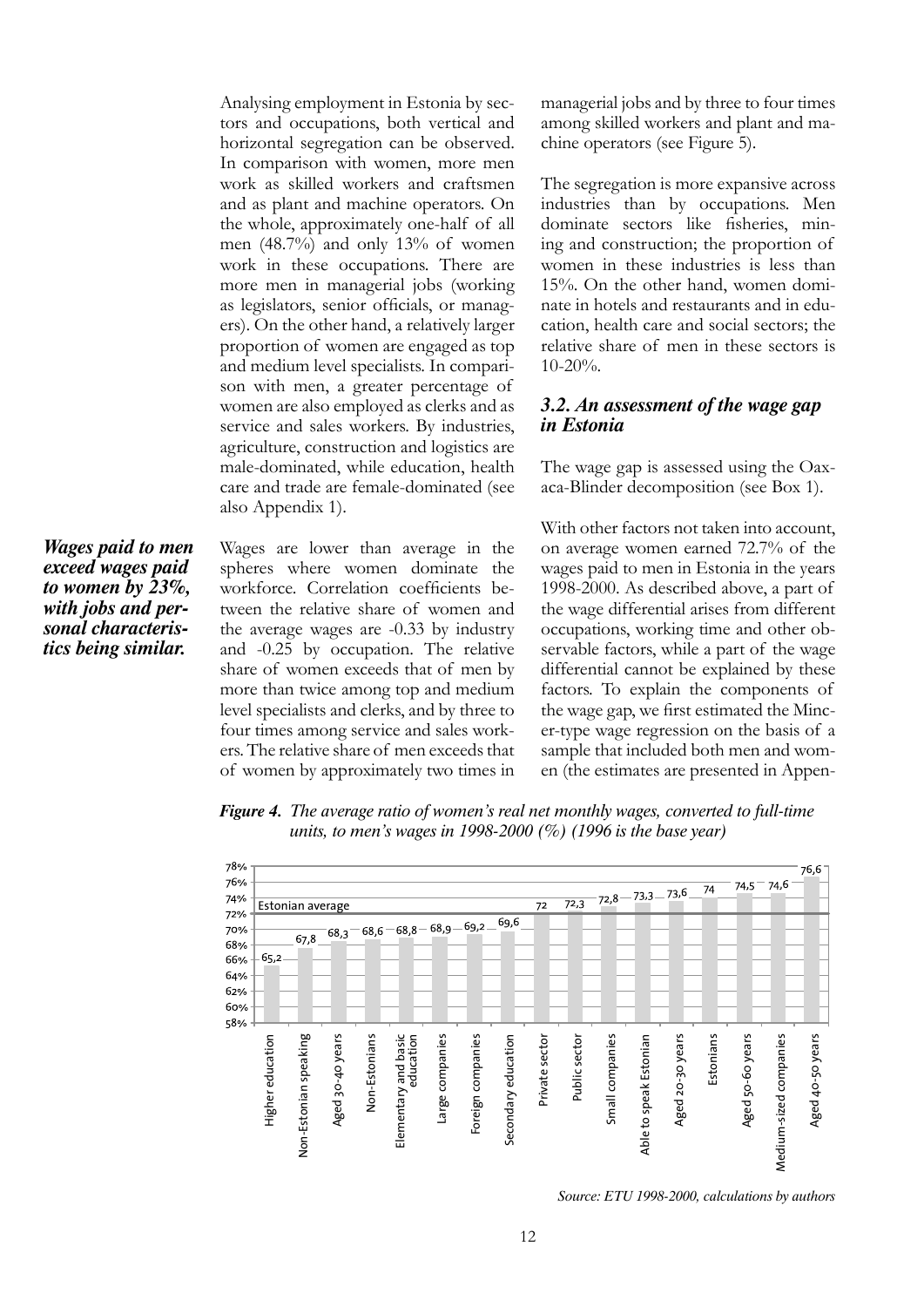#### *Oaxaca-Blinder decomposition*

The Oaxaca-Blinder decomposition (OBD), first introduced by Oaxaca (1973), is the most widespread method of assessing the gender wage gap. The method allows us to differentiate the wage gap that arises from personal characteristics and occupational choices from the wage gap that cannot be explained by these factors, i.e. differentiate between the explained and unexplained portions of the gender wage gap. The wage gap is divided into two components on the basis of each explanatory variable (education, length of employment, occupation, etc.):

- differences between men and women in the values of explanatory variables –– that is, the explained wage gap (e.g. women's length of employment is shorter on average),
- differences in the remuneration based on these variables –– that is, the unexplained wage gap (e.g. for an additional year of schooling, women are paid less than men).

In the case of the OBD, first Mincer-type wage regressions<sup>7</sup> are estimated separately for men and women, using the least squares method. Thereafter wage differences between men and women are separated into components, based on the underlying reasons for these differences. The wage regression estimates can be decomposed in various ways. We applied the two most widespread methods in this study:

and

$$
\overline{w}_m - \overline{w}_n = (\overline{X}_m - \overline{X}_n) \hat{\beta}_n + \overline{X}_m' (\hat{\beta}_m - \hat{\beta}_n) \quad (1)
$$

$$
\overline{w}_m - \overline{w}_n = (\overline{X}_m - \overline{X}_n) \hat{\beta}_m + \overline{X}_n' (\hat{\beta}_m - \hat{\beta}_n) \quad (2)
$$

$$
W_m - W_n = (X_m - X_n)^{\prime} \beta_m + X_n^{\prime} (\beta_m - \beta_n)
$$

- $W_m$  the mean value of male earnings,
- $\overline{W}_n$  the mean value of female earnings,
- $X_{m}$  the vector of the mean values of explanatory variables for men,
- $\frac{1}{x}$  the vector of the mean values of explanatory variables for women,
- $\beta_m$  the vector of coefficients of the explanatory variables for men (from the male earnings equation),
- $\hat{\beta}_n$  the vector of coefficients of the explanatory variables for women (from the female earnings equation).

The first element of the right-hand side of the equation indicates the wage differential that arises from the different values of the observable factors for men and women. Hence,  $(X_m - X_n)^{\prime} \beta_i$  $(j = m, n)$  indicates the portion of the wage gap that can be explained by gender-based differences in the length of employment, occupations, etc. If the first equation is used, this indicates the explained portion of the wage gap, provided that both women and men are paid in the labour market on the basis of the coefficients of the female earnings equation. In the case of the second equation, both women and men would be paid on the basis of the coefficients of the male earnings equation.

The second half of the equation,  $\overline{X}_i'(\hat{\beta}_m - \hat{\beta}_n)$ , indicates the portion of the wage gap that arises from remuneration that differs for the same factor. In the case of the first equation, this indicates the unexplained portion of the wage gap if the labour force had the same mean values of variables as men. In the second equation the unexplained portion of the wage gap is indicated in the case where the labour force had the same mean values of variables as women.

The second half of the equation is often interpreted as discrimination. In such a case, the presupposition is that all the variables that have an impact on the wage differential have been taken into account and that the explained wage gap does not arise from discrimination. As was described above, such a simplified interpretation in the decomposition of the wage differential may be erroneous. On the one hand, the explained portion of the gender wage gap may also result from discrimination. On the other hand, it is possible that some of the factors that cause systematic differences in male and female productivity have not been taken into account in the analysis. In the former case the actual wage differential caused by discrimination is underestimated; in the second case that differential is overestimated.

13

<sup>7 –</sup> Mincer-type wage regressions represent the most widespread method for explaining wages. In the equation, the dependent variable is a natural logarithm of earnings, and various personal characteristics and occupational features are used as explanatory variables.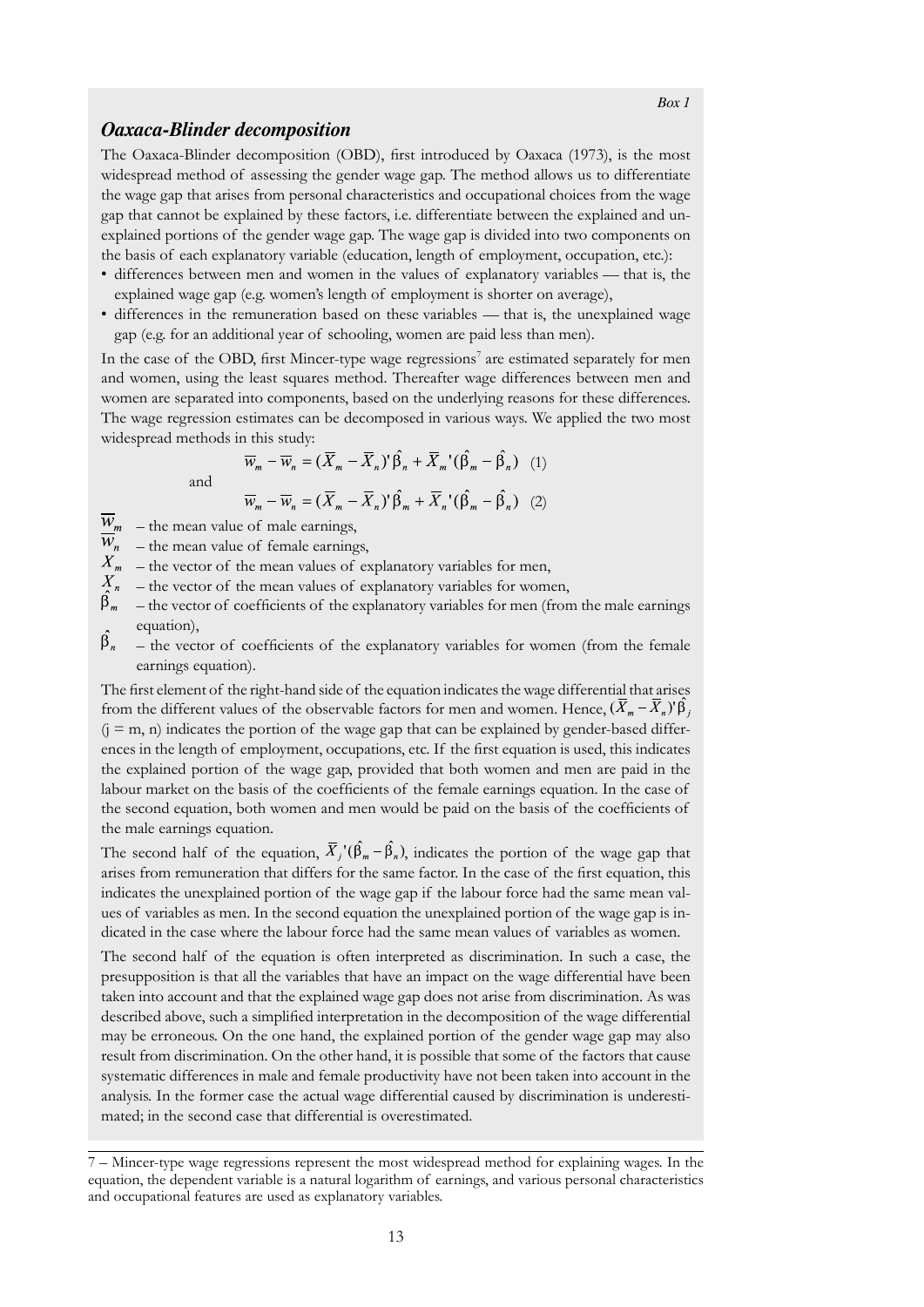dix 2). The following were used as explanatory variables in the equation: sex; age; squared age; nationality; knowledge of the Estonian language; knowledge of the Estonian language multiplied by nationality; marital status; number of children; head of household; education; working time; length of employment; employer's form of ownership (public or private); size of employer (number of employees); occupation; sector; region; and the concentration of women in that occupation and industry. The latter variable was found by calculating the proportion of women in the relevant industry and occupation for each employee. The real wage was used as the dependent variable.

It appears from the wage equation estimated for both men and women that, considering the differences in personal characteristics and occupational choices, men are paid 23% more than women on average. Hence, of the initial 27.3%, 4.3 percentage points can be explained by differences in female and male human capital and in other observable factors.

The majority of the coefficients that explain the impact of demographic variables and the variables that indicate personal characteristics and the nature of the work are statistically relevant.

• As age increases, wages first grow and thereafter decline gradually.

- The higher the education level of an employee, the greater, as a rule, is his or her wage. On average, wages paid to employees with basic education are 12.3% lower than those paid to employees with higher education and wages paid to employees with secondary education are 4.9% lower than those paid to employees with higher education.
- On average, non-Estonians who are not able to speak Estonian earn 21.8% less than Estonians, while non-Estonians who are able to speak Estonian earn 15.2% less than Estonians.
- Those employees who are the primary earners in the family are paid 14.6% more on average.
- The more children in the family, the lower the average wages; yet the wages of married (cohabiting) people are higher than the wages paid to single people.
- The number of working hours per week has a positive impact on wages, but this impact is small: each extra hour yields a 0.3% salary increase on average.
- Tenure in the company where the employee currently works has a positive impact on wages, but this impact is not large: each extra year yields a 0.4% salary increase on average.



*Figure 5. Proportion of women and men (%, the left axis), and the average real net monthly salary (kroons, the right axis) in different occupations*

*Source: ETU 1998-2000, calculations by authors*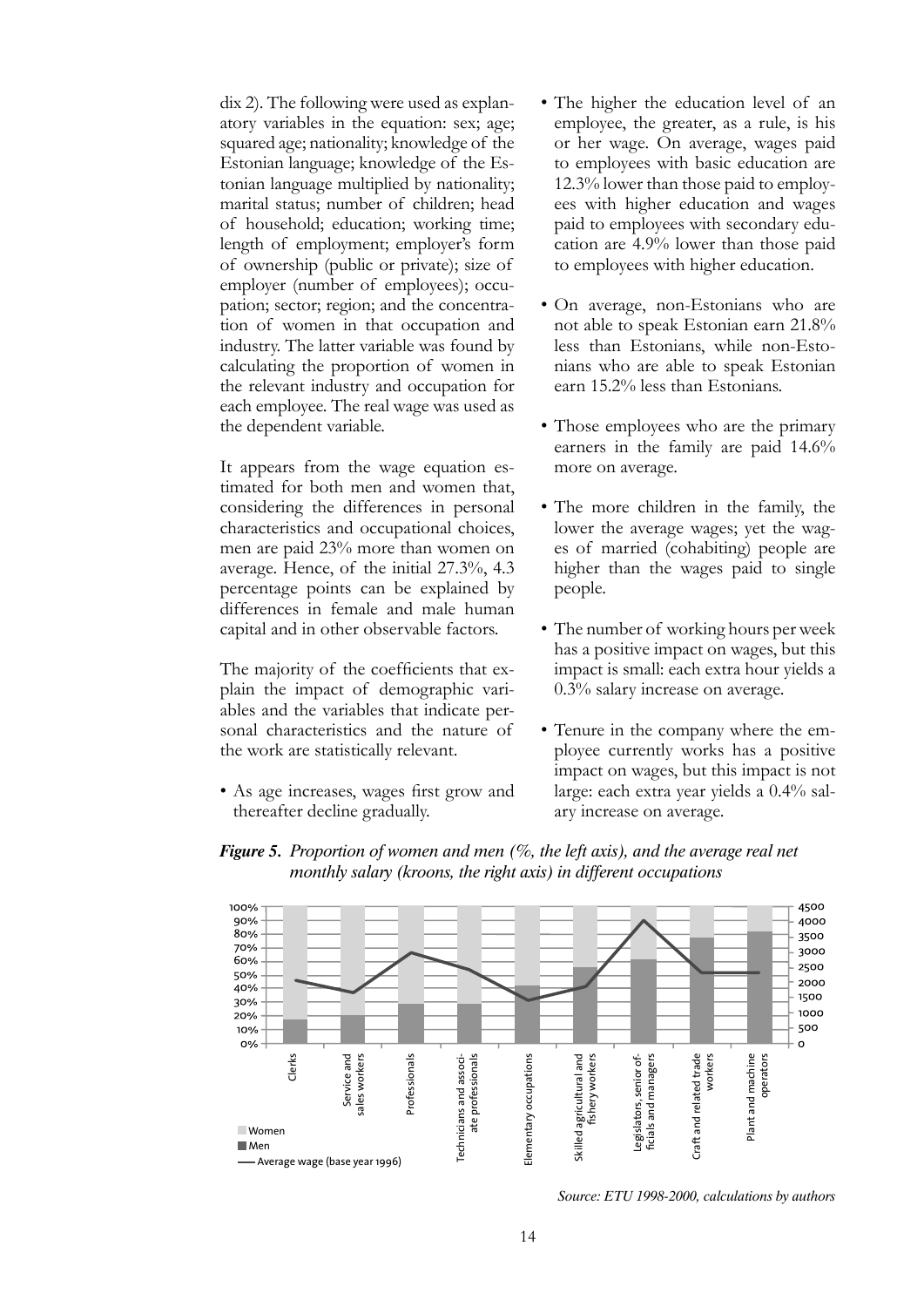- Wages are lower in the private sector by 4.9% when compared to the public sector.
- The greater the number of employees in a company, the higher the average wage in that company. In comparison with large companies (with more than 200 employees), wages are lower in small companies (with up to 20 employees) by 19.1% and in medium-sized companies by 8.2% on average.
- In companies controlled by foreign owners wages exceed the remuneration paid in companies owned by local owners by 24.4% on average.
- Finally, wages are lower in the industries and/or occupations where women dominate the labour force when compared to the industries and/or occupations where men dominate the labour force.

In addition to the aforementioned explanatory factors, the wage equation also contains indicator variables that signify the industry, the occupation, the region where the employee lives, and the year during which the study was carried out.

Wages paid to unskilled labour are lower than wages paid in other occupations. In Tallinn wages are higher than in any other region in Estonia. Only some industries (mining, education, financial intermediation, forestry, and health care) have a significant impact on wages. All other factors considered, real wages were higher in the year 1999 than in the year 2000.

In addition to the regression that was based on the entire sample, we also estimated the wage regressions of men and women separately (the estimations can be found in Appendix 2). In general, the estimates of parameters for separate male and female samples are close to the regression estimated on the basis of the entire sample. However, some important differences exist which influence the gender wage gap:

• Education has a greater impact on the wages of men: while the wages of women with a basic education are 8.9% lower than the wages for women with higher education on average, in the case of men the difference is as much as 15.4%. Hence, men benefit more from additional years of schooling than women.



*Figure 6. Proportion of women and men (%, the left axis) in different sectors, and the average real net monthly salary in the particular sector (kroons, the right axis)*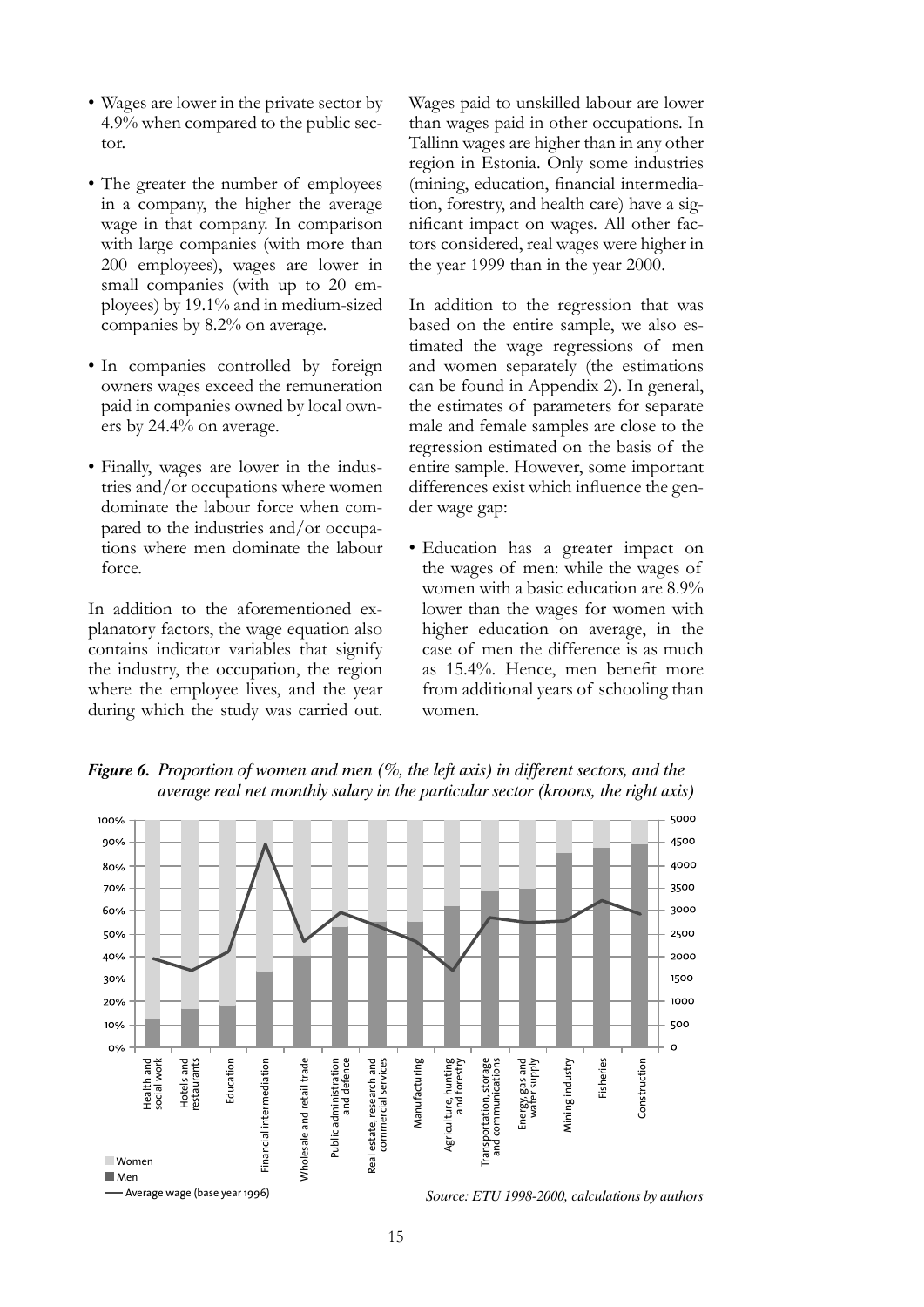- Knowledge of the Estonian language has a significant positive impact on the wages for non-Estonian men only; for women knowledge of languages is not a decisive factor.
- The number of children in the family does not have an effect on the earnings of men, but it has an adverse impact on women's wages: for each child a woman's earnings are lower by 3.6% on average.
- With all the other factors equal, the difference between wages paid to married and single people is greater in case of men than in case of women (9.3% in case of men, 4% in case of women).
- The number of worked hours has a positive impact on the wages paid to men, while it has no impact on women's wages. Each extra hour of labour yields a 0.23% salary increase for men on average.
- The earnings of men in the private sector exceed the earnings of men in the public sector by 9%; for women, there is no difference.
- Segregation has a different impact on the earnings of men and women. Segregation does not influence the wages paid to men – men's wages are generally the same, no matter whether they work in an industry/occupation dominated by men or in an industry/occupation

dominated by women. On the other hand, wages earned by women who work in an industry/occupation dominated by women are remarkably lower than the wages earned by women working in the so-called male occupations, ceteris paribus.

Depending on the method used, the wage differential arising from the composition and structure of the labour force is 8.1- 9% and the wage differential that cannot be explained by observable factors is 20.5-21.4% in Estonia (see Figure 7). The explained portion of the wage gap indicates the part of the wage differential that would exist even if women and men with similar observable personal and occupational characteristics were paid equally. The proportion of the unexplained wage gap exceeds the proportion of the explained wage gap by more than twice. Minor differences in the average wages and the wage gaps found on the basis of the joint sample of men and women result from the differences in the sizes of samples. The average wage was calculated on the basis of a larger sample than the sample used in the regressions.

In the estimations concerning Estonia, the explained portion of the wage gap is relatively large when compared to most other European countries (see Figures 8 and 9), which can partly be explained by the fact that we used more control variables in our regressions for Estonia than was the case for other countries.<sup>8</sup>



*Figure 7. Gender wage gap in Estonia (1999-2000): Oaxaca-Blinder decomposition*

8 – It should be noted with regard to the data set out in Figures 8 and 9 that the explained portion of the gender wage gap depends on the number of control variables used. The explanatory variables used in regressions are different across surveys concerning both the EU member states and Central and Eastern European countries (both in relation to each other and in comparison with this study). Therefore, the results of OBD are not one-to-one comparable.

*In Estonia, ⅓ of the gender wage gap is explained and ⅔ is unexplained.*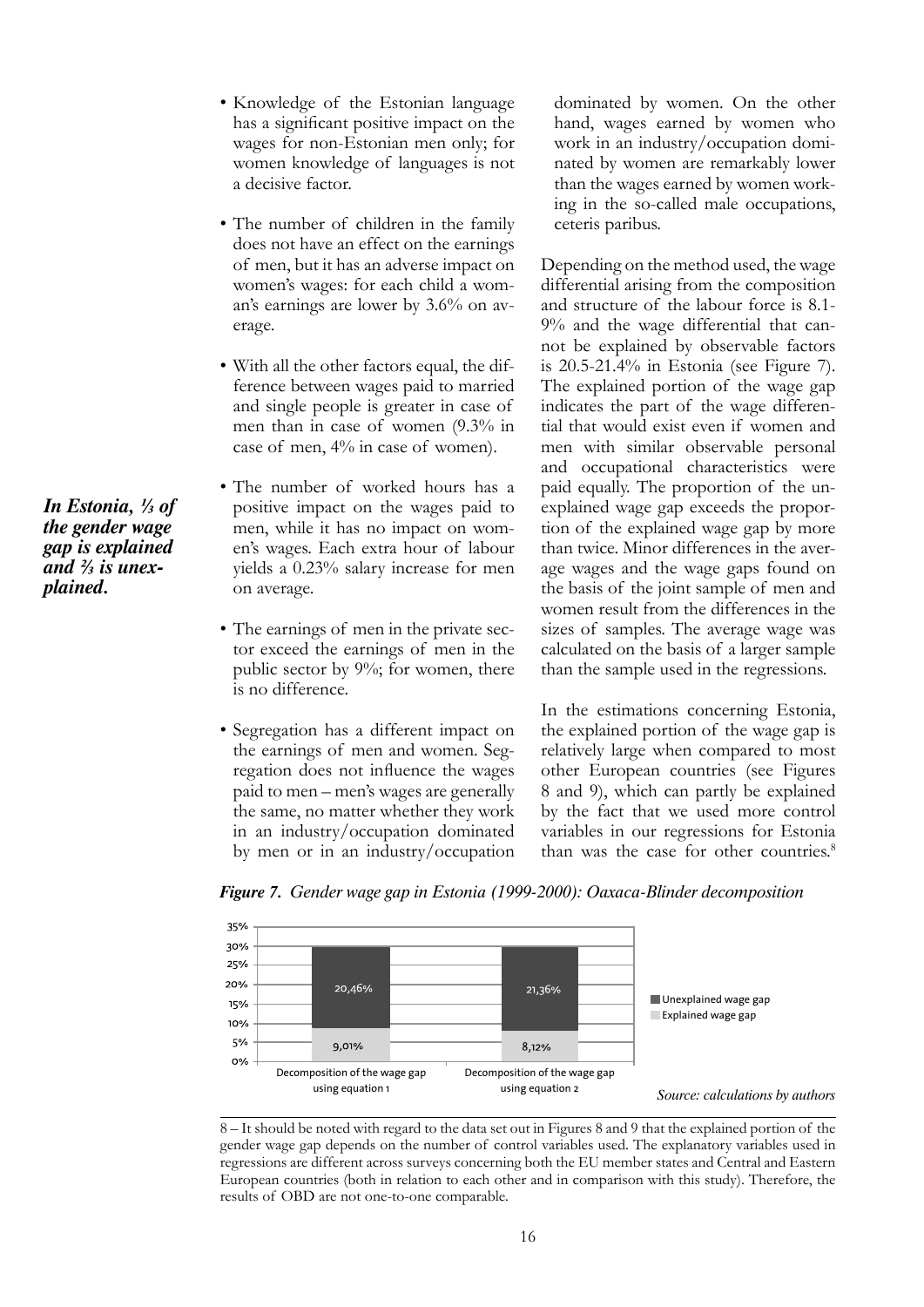The average gender wage gap is smaller in EU member states than in Central and Eastern European countries and the relative share of the wage gap arising from the structure of the labour force is somewhat higher in the former group. The proportion of the wage differential that arises from the structure of the labour force is the greatest (representing approximately 50% of the wage gap) in the UK and Ireland. In several countries, the explained portion of the gender wage gap is negative, which indicates that in these countries the productivity (and thus also wages) of participating women should be higher when compared to men on the basis of the observed characteristics that measure human capital. In Western Europe such countries represent the minority (among 12 states, the explained portion of the gender wage gap is negative in Spain and Italy only), but in Central and Eastern European countries the explained portion of the gender wage gap is negative in more than a half of the countries.

Regarding Central and Eastern European countries, the proportions of explained and unexplained wage gaps were to a great extent dependent on whether equation (1) or equation (2) was used in the OBD estimation. The volatility of the results of the OBD performed by Newell and Reilly (2000) is most likely due to the small number of control variables.

*Figure 8. Oaxaca-Blinder decomposition in the EU member states, 1998, equation (2)*



*Figure 9. Oaxaca-Blinder decomposition in Central and Eastern European countries (1 – the first equation; 2 – the second equation)*



\* The Czech Republic, Slovakia, Hungary – the year 1992; Bulgaria – the year 1995; Latvia, Poland, Russia, Ukraine and Yugoslavia – the year 1996.

*Source: Newell and Reilly (2000), calculations by authors*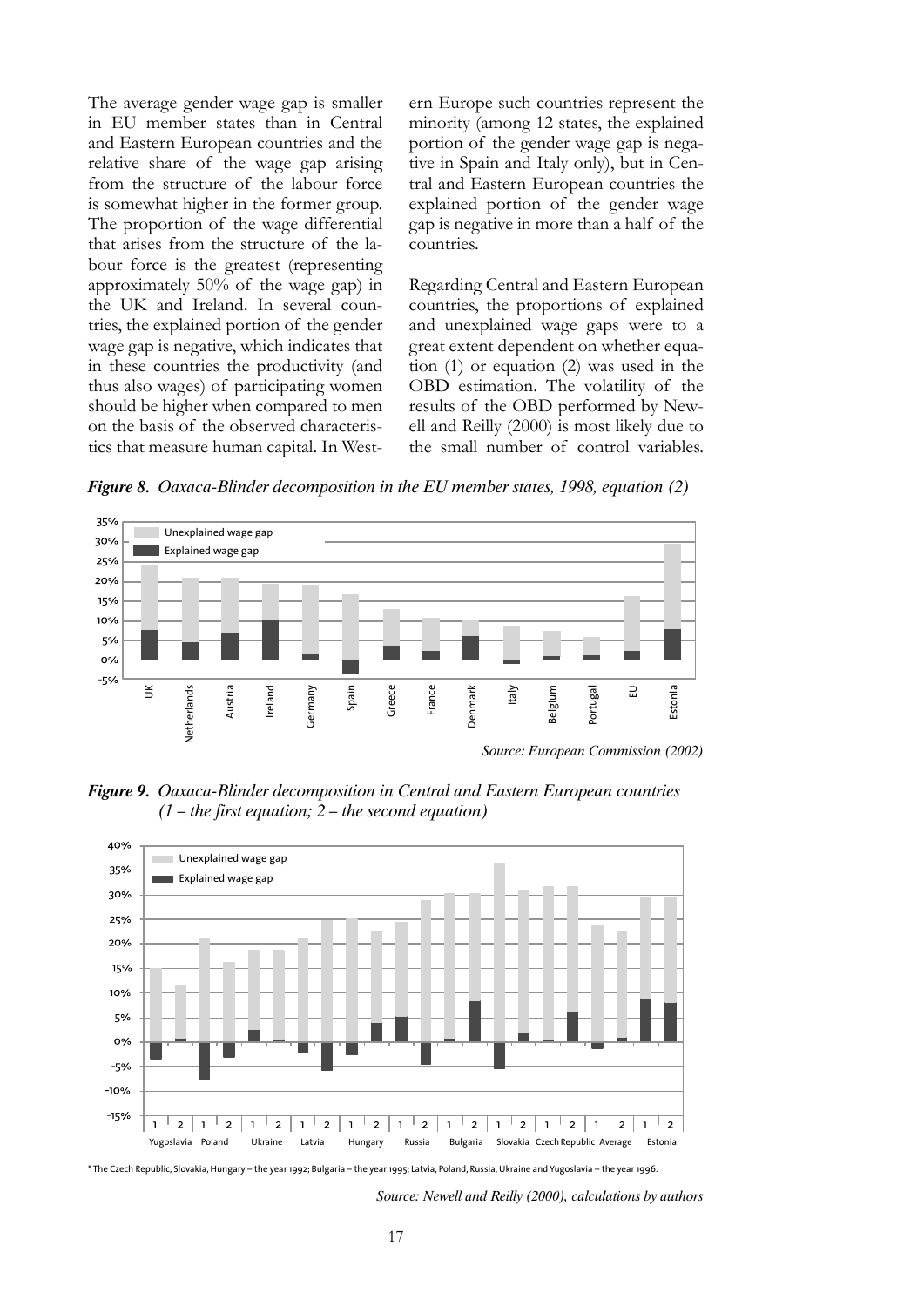On average, the explained wage gap was close to zero — it was negative  $(-1.3\%)$ when equation (1) was used, and positive  $(1.0\%)$  when equation  $(2)$  was used. While in Estonia the general gender wage gap was higher than the average gender wage gap among Central and Eastern European countries  $(29.5\% \text{ vs. } 22.4\%),$ the unexplained portion of the wage gap was lower in Estonia than in other Central and Eastern European countries.

In conclusion, women's earnings represented 72.7% of men's earnings in 1998- 2000, without taking into account other variables. Approximately 8-9 percentage points –– that is, one-third of this wage differential can be explained using observable differences in male and female labour force structure, and 20-21 percentage points –– that is, two-thirds of the wage differential — cannot be explained by the set of variables that were used.

Considering that a rather small portion of the gender wage gap can be explained by the variables included in our study, neither the reallocation of labour between industries or occupations nor the equalisation of human capital between genders would contribute much to the reduction of the differential. In order to reduce the gender wage gap, attention must be paid to the portion that cannot be explained by the factors observed in this study. For example, the unexplained portion of the wage gap may result from lower activity in seeking work or lower reservation wages among women. In such a case, better-organized labour intermediation would make it possible to narrow the gap. The unexplained component of the wage gap may also be due to different personal characteristics of men and women, such as their tolerance of risk or self-confidence. It is probable that some of the unexplained wage gap results from discrimination, as well.

Based on the study carried out by Pettai and Proos (2003) it can be asserted that although women at present find it more difficult to make a career in Estonia, women's and men's attitudes toward labour supply and career-orientation

change as they become older. While, on average, women are less career-oriented than men, among young people (aged 21- 30) an equal number of men and women consider career important. In addition, fathers equally appreciate the career of their daughters and sons. Hence, it is possible to observe that attitudes toward the work of men and women are changing across generations.

### *Conclusions*

The gender wage gap may be caused by the fact that women's work differs from that of men –– women either work less or their human capital (their level of education and/or work experience) is smaller. That portion of the wage difference is known as the explained portion of the gender wage gap, as it can be explained by the lower productivity of women. On the other hand, the gender wage gap may also be caused by the fact that women are paid less than men even if their productivity and occupation are the same. The part of the wage differential that cannot be explained by observable differences in the factors that affect male and female earnings is called the unexplained portion of the gender wage gap.

The unexplained wage gap is generally interpreted as discrimination. Yet it is probable that not all essential factors causing the wage differential can be taken into account in an empirical analysis. In such a case, the unexplained component of the wage gap overestimates the wage differential caused by discrimination. On the other hand, it is possible that the explained portion of the gender wage gap also partially results from discrimination. If the choices that women make are imposed on them by society, and women work in lower-paid occupations not because of their free choice, but because they find it difficult to find jobs in socalled "male occupations" due to barriers caused by various norms and attitudes, the unexplained component of the wage gap underestimates the role of discrimination.

*To reduce the wage differential, attention must also be paid to the proportion that cannot be explained by observable factors.*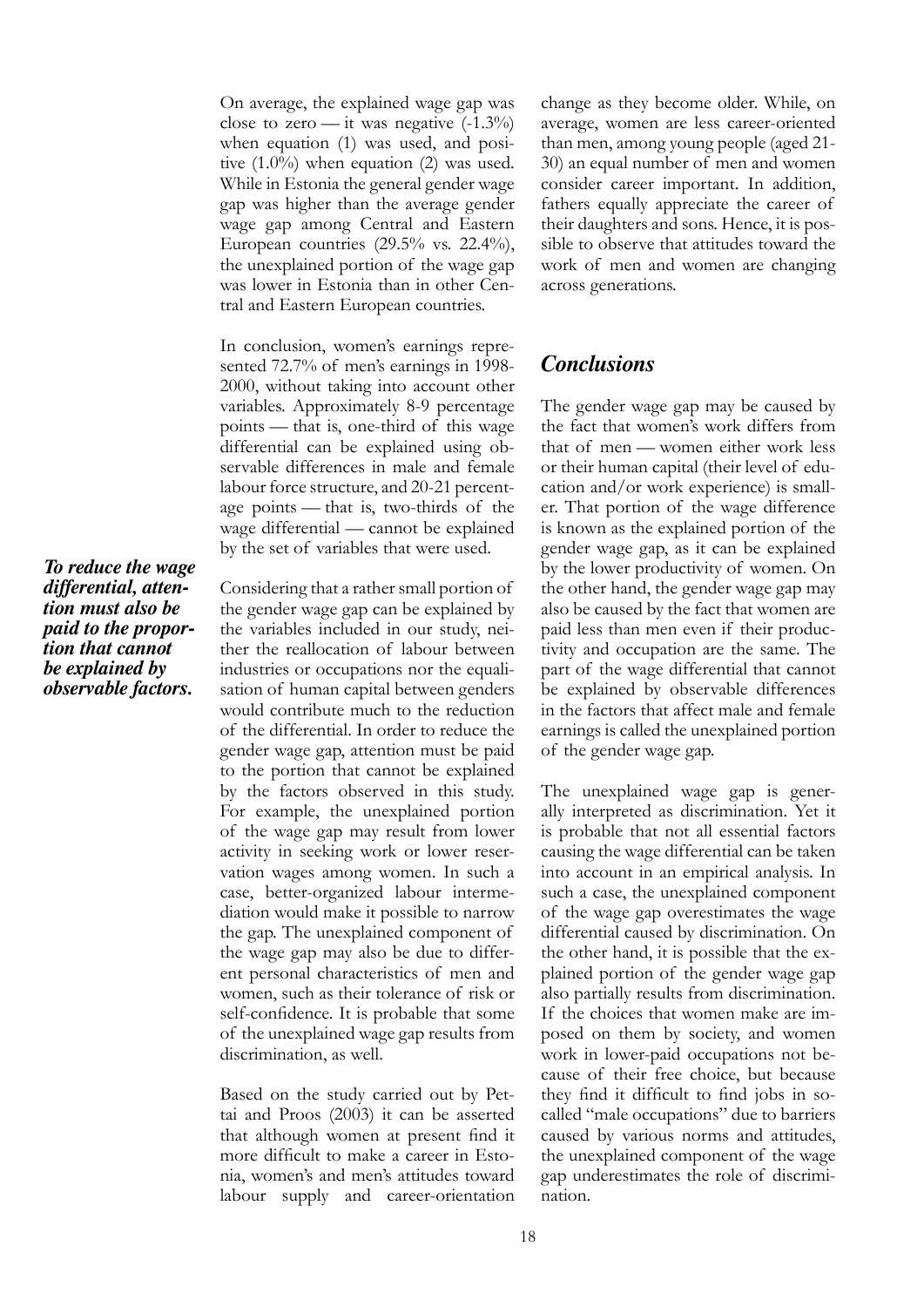In addition to the factors that have a direct impact on productivity, the gender wage gap may also result from differences in male and female labour market behaviour, as well as from a wide range of psychological factors. It has been found that women settle for lower wages and search for a job less actively than men. These differences are partly explainable by men's higher wage expectations. However, women's reservation wages and job search intensity are lower even if other conditions remain the same. Among the psychological factors that affect wages, differences in risk tolerance, self-confidence, and so on among men and women, could also be mentioned.

In Estonia, the male-female wage ratio has decreased since Estonia regained its independence. Structural changes in the labour market worked in favour of the reduction of the wage differential. On the one hand, the wages of high-skilled employees increased comparatively faster, and the average education level of women was higher than that of men. On the other hand, the industries where women dominate (mainly various fields of services) developed more rapidly. The gender wage gap is wider in Estonia than the average in Central and Eastern European countries and EU member states, which may partly have been caused by the greater-than-average general wage inequality in Estonia.

While in the last decade the structural changes in the labour market fostered the narrowing of the gender wage gap, in the future the most influential factors will probably be similar to these in Western countries. In developed economies the reduction of the wage differential has primarily resulted from an increase in awareness of gender issues, as well as from an increase in women's relative education level and work experience. Similarly to other post-socialist countries, in Estonia the average education level of women exceeds that of men. That difference has grown over the past ten years and should thus contribute to the reduction of the wage differential. Yet it is quite unlikely that any increase in women's work ex-

perience would narrow the gender wage gap in Estonia in the near future. While the socialist regime was characterised by a high employment rate for women, the transition process has entailed a decrease, rather than an increase, of both participation rates and average work experience among women along with an increase of unemployment in the most transition countries. The relative decline of women's work experience will presumably continue in the near future, as well.

In 1998-2000, women's wages represented 72.7% of men's wages on average. The wage differential was larger than the average between men and women with higher education and men and women not able to speak Estonian. Of the wage differential, 8-9 percentage points (approximately one-third) can be explained by differences in male and female characteristics (different jobs, sectors, human capital, etc.). The rest of the wage differential (20-21 percentage points, i.e. approximately two-thirds) cannot be explained by observable factors. Based on this study, the explained portion of the gender wage gap is larger in Estonia than in other Central and Eastern European countries, which may imply that our labour market is more efficient. However, estimates rendered with regard to Estonia and other Central and Eastern European countries on the basis of OBD cannot be compared one-to-one, as different variables were used in the regressions.

Reducing labour market segregation as well as increasing the relative education level and work experience of women would contribute little to the narrowing of the gender wage gap. The greater part of the gender wage gap is caused by factors that cannot be observed in the regression analysis. To reduce that portion of the wage differential, the reasons behind it should be explored in more detail. In Estonia, women's lower activity in seeking work and settling for lower wages have been pointed out in that context. The unexplained portion of the gender wage gap is partly due to the different personalities of men and women and different evaluations of personal characteristics on

*Of the gender wage gap, 8-9 percentage points can be explained by differences in male and female characteristics (different jobs, sectors, human capital, etc.). The rest of the gender wage gap (20-21 percentage points) cannot be explained by observable factors.*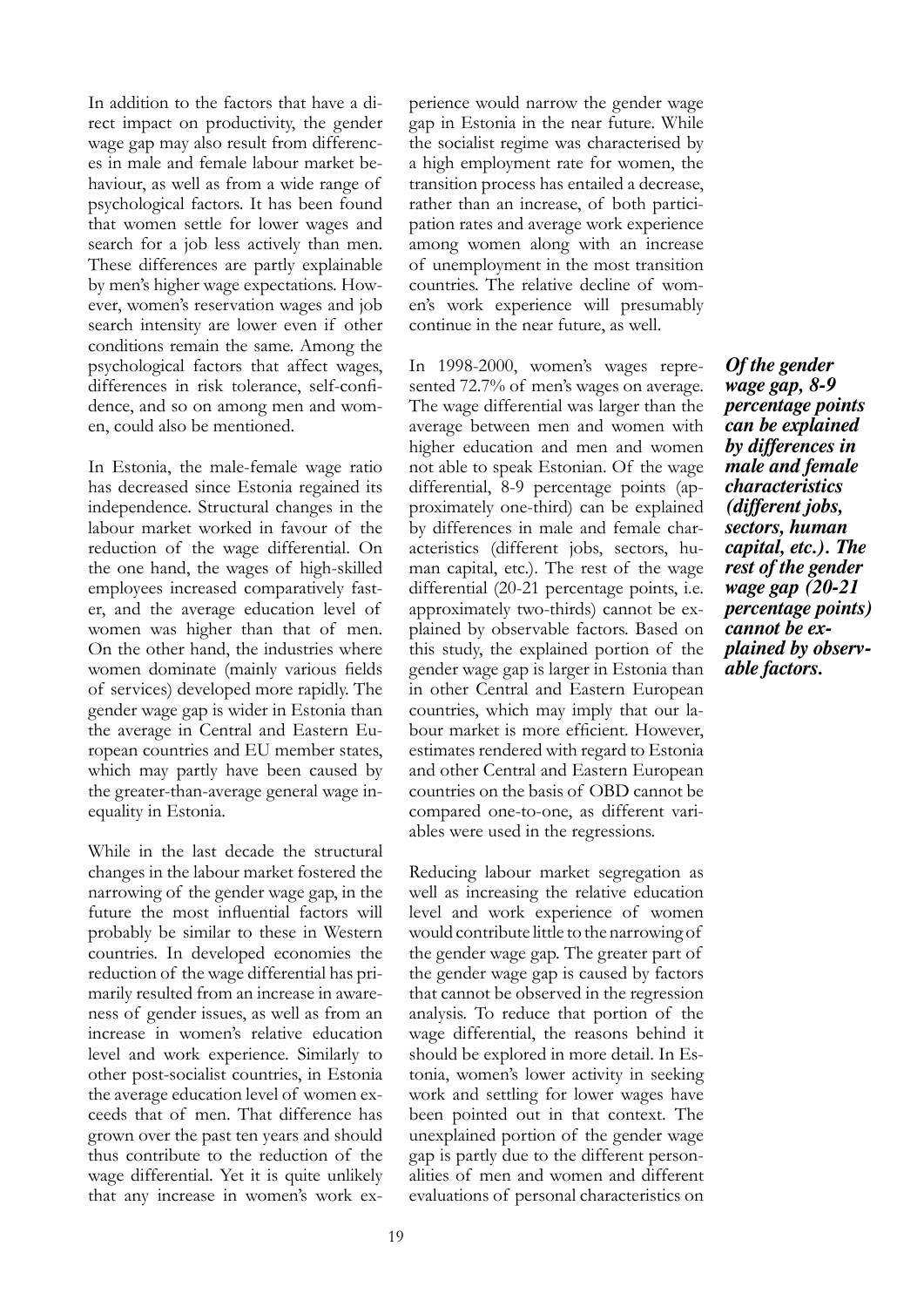the part of employers. Some of the unexplained wage gap probably results from discrimination.

While a substantial part of the wage differential is likely to have resulted from people's attitudes, which are expressed in the labour market behaviour of employees or in employers' choices of employees, it is difficult to directly influence the unexplained portion of the wage gap. Efficient labour market intermediation and a higher awareness of the reasons of the wage gap might help to reduce the portion of the gender wage gap that is related to job search activity. Higher awareness also contributes to changes in attitudes. To some extent, changes in attitudes and awareness can be directed with the help of legislation. In Estonia, two important acts of law were adopted recently that might play a role in this regard. Efficient implementation of the Gender Equality Act will facilitate the processing of discrimination cases and increase awareness in gender equality matters, while probably also influencing attitudes in hiring and remunerating men and women in the long run. The Parental Benefit Act may have an impact on the birth rate, women's work experience, and employers' expectations concerning the labour market behaviour of women. It will be possible to assess the impact of these acts in a couple of years, when they will have been in force for a longer period.

Enforcing competition would also contribute to the reduction of discrimination. Surveys based on Gary Becker's economic models describing discrimination have shown that the more competitive an industry is, the less discrimination there is against women. Since discrimination is costly for companies, only those employers who hire cheaper labour (that is, women) with the same qualifications, are able to survive in competition. Hence, enhancement of competition and facilitation of the efficient functioning of labour and product markets enable governments, among other aims, to ensure equal treatment of men and women.

#### *References*

- **Ashenfelter, O., T. Hannan** (1986). Sex Discrimination and Product Market Competition: The Case of the Banking Industry. Quarterly Journal of Economics, Vol. 101. No. 1 (February) pp. 149-173.
- **Atonji, J. G., R. M. Blank** (1999). Race and Gender in the Labour Market. Handbook of Labour Economics, Volume 3C, Chapter 48.
- **Barber, B. M., T. Odean** (2001). Boys Will Be Boys: Gender, Overconfidence, and Common Stock Investment. Quarterly Journal of Economics, February 2001, pp. 261-292.
- **Becker, G. S.** (1957). The Economics of Discrimination. University of Chicago Press, Chicago.
- **Black, D. A.** (1995). Discrimination in an Equilibrium Search Model. Journal of Labour Economics, 13(2) pp. 309-324.
- **Black, S. E., E. Brainerd** (2002). Importing Equality? The Impact of Globalization on Gender Discrimination. NBER working paper No. 9110.
- **Black, S. E., P. E. Strahan** (2001). The Division of Spoils: Rent-Sharing and Discrimination in a Regulated Industry. American Economic Review, Vol. 91, No. 4 (September) pp. 814-831.
- **Blau, F. D., L. M. Kahn** (1992). The Gender Earnings Gap: Learning from International Comparisons. American Economic Review Vol. 82, No. 2, pp. 533-538.
- **Blau, F. D., L. M. Kahn** (2000) Gender Differences in Pay. Journal of Economic Perspectives, Vol. 14, No. 4 (Autumn 2000) pp. 75-99.
- **Council of the European Union** (2003). Council Decision of 22 July 2003 on guidelines for the employment policies of the Member States (2003/578/EC).
- **European Commission** (2002) Employment in Europe 2002, Recent trends and prospects, Luxembourg: Office for Official Publications of the European Union.
- **Gneezy, U., M. Niederle, A. Rustichini** (2002). Performance in Competitive Environments: Gender Differences. Quarterly Journal of Economics, forthcoming.
- **Hellerstein, J. K., D. Neumark, K. R. Troske** (2002). Market Forces and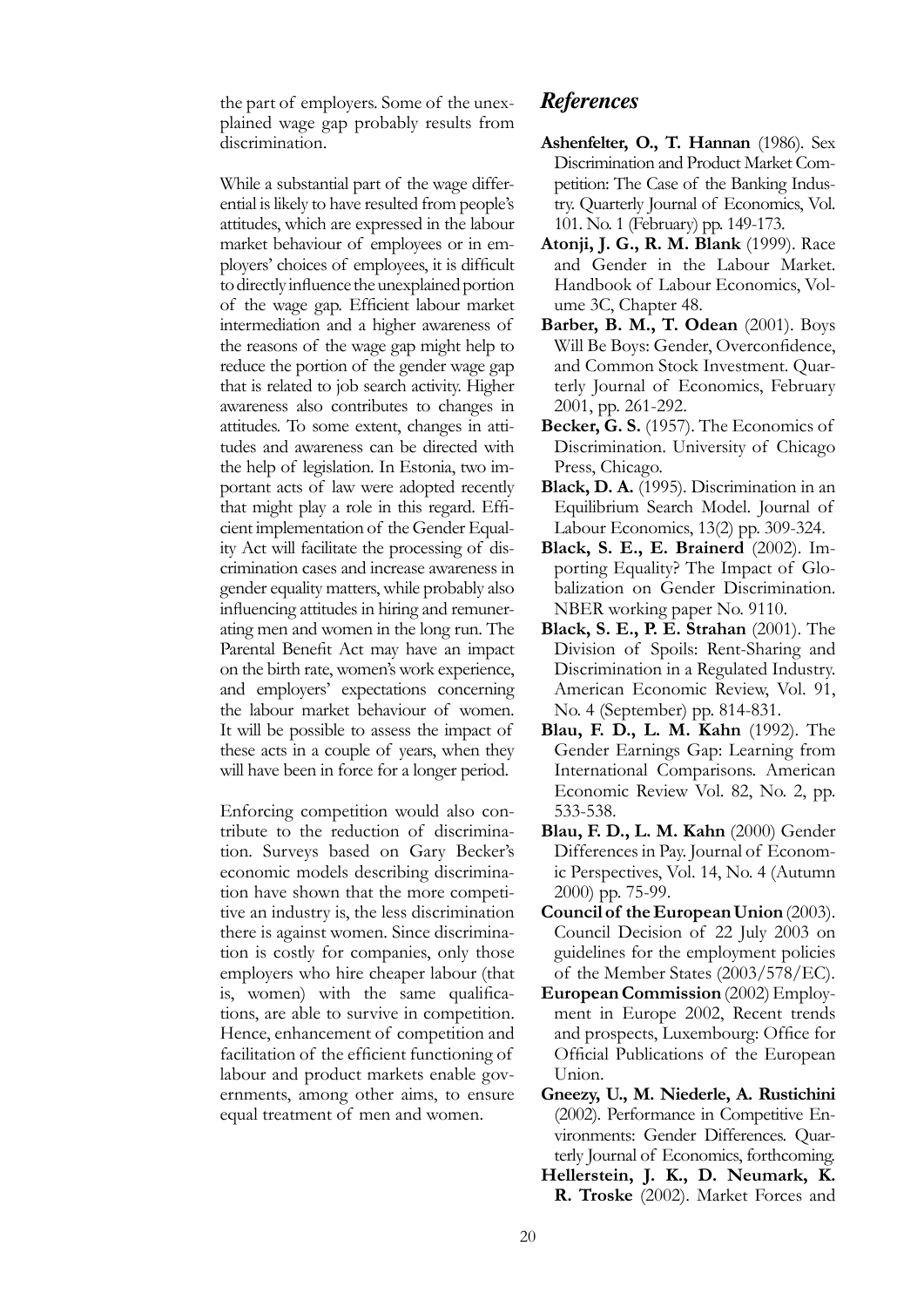Sex Discrimination. Journal of Human Resources, Vol. 37, No. 2 (Spring), pp. 353-380. Hinnosaar, M. (2003). Reservation Wages in Estonia. Bank of Estonia Working Papers 2003, No. 1.

- **Hinnosaar, M., T. Rõõm** (2003). The Impact of Minimum Wage on The Labour Market in Estonia: An Empirical Analysis. Bank of Estonia Working Papers 2003, No. 8. Hunt, J. (1998) The Transition in East Germany: When is a Ten Percent Fail in the Gender Pay Gap Bad News. CEPR Discussion Paper Series in Transition Economics, No. l, 805.
- **Jolliffe, D.** (2001). The Gender Wage Gap in Bulgaria: A Semiparametric Estimation of Discrimination. William Davidson Working Paper No. 401.
- **Jurajda, S.** (2000). Gender Wage Gap and Segregation in Late Transition. William Davidson Institute Working Paper No. 306.
- **Jurajda, S., H. Harmgart** (2002). Sex Segregation and Wage Gaps in East and West Germany. Working Paper.
- **Kroncke, C., K. Smith** (1999). The Wage Effects of Ethnicity in Estonia. Economics of Transition, Vol. 7, pp. 179-199.
- **Kuddo, A., R. Leetmaa, L. Leppik, M. Luuk, A. Võrk** (2002). Sotsiaaltoetuste efektiivsus ja mõju tööjõupakkumisele (The Efficiency and Impact on Labour Supply of Social Benefits), PRAXIS Center for Policy Studies, Tallinn.
- **Leetmaa, R. and A. Võrk** (2003). Peretoetuste mõju pereplaneerimisele ja riigieelarvele (The Impact of Family Benefits on Family Planning and State Budget), PRAXIS Center for Policy Studies, Policy Study No. 5/2003.
- **Lehmann, E., S. Warning** (2001). Decision Making and Gender Differences: A 15 Million DM Game. Behavioral and Experimental Economic Abstracts, Working Paper Series, Vol. 2 (19).
- **Moffitt, R. A.** (1999). New Developments in Econometric Methods for Labour Market Analysis. Handbook of Labour Economics, Vol. 3A, Chapter 24, pp. 1367- 1398. Mortensen, D. T. (1986). Job Search and Labour Market Analysis. Handbook of Labour Economics, Vol. 2.
- **Mortensen, D. T., C. A. Pissarides** (1999). New Developments on Models of Search in the Labour Market. Hand-

book of Labor Economics, Part 3B, Chapter 39.

- **Neumark, D.** (1993). Sex Discrimination and Women's Labor Market Interruptions. NBER Working Paper No. 4260.
- **Newell, A., B. Reilly** (2000). The Gender Pay Gap in the Transition from Communism: Some Empirical Evidence. William Davidson Institute Working Paper No. 305.
- **Noorkõiv, R., P. F. Orazem, A. Puur, M. Vodopivec** (1997). How Estonia's Economic Transition Affected Employment and Wages (1989-1995). World Bank Policy Research Working Paper 1837.
- **Oaxaca, R. L.** (1973). Male-Female Wage Differentials in Urban Labor Markets. International Economic Review, Vol. 14, pp. 693–709.
- **Orazem, P. E, M. Vodopivec** (2000). Male-Female Differences in Labor Market Outcomes during the Early Transition to Market: The Case of Estonia and Slovenia. The World Bank Working Paper.
- Pettai, L, Proos, I. (2003) Naiste ja meeste positsioon ühiskonnas. Barjäärid ja eelarvamused (The Position of Men and Women in Society. Barriers and Prejudices) The Estonian Institute for Open Society, Gender Equality Monitoring Results http:// www.sm.ee/gopro30/Web/ pages/ sotskalvaldkond0060 [3.09.2004]
- **Philips, K.** (2001). The Changes in Valuation of Human Capital During the Transition Process in Estonia, Dissertationes Rerum Oeconomicarum Universitas Tartuensis No. 6, Tartu 2001.
- Pissarides, C. A. (2000). Equilibrium Unemployment Theory. The MIT Press, Second Edition. Rõõm, T. (2004). Search Intensity and Wage Differences. Bank of Estonia Working Papers 2004 No. l.
- **The Gender Equality Act**, RTI 21.04.2004, 27,181.
- **Ministry of Social Affairs** (1999). Jagatud õigused ja vastutus. Sooline võrdõiguslikkus Eestis (toim. M. Järve) (Shared Rights and Responsibility. Gender Equality in Estonia (ed. M. Järve)).
- **Sunden, A., and B. J. Surette** (1998). Gender Differences in the Allocation of Assets in Retirement Saving Plans. American Economic Review, Vol. 63 (3).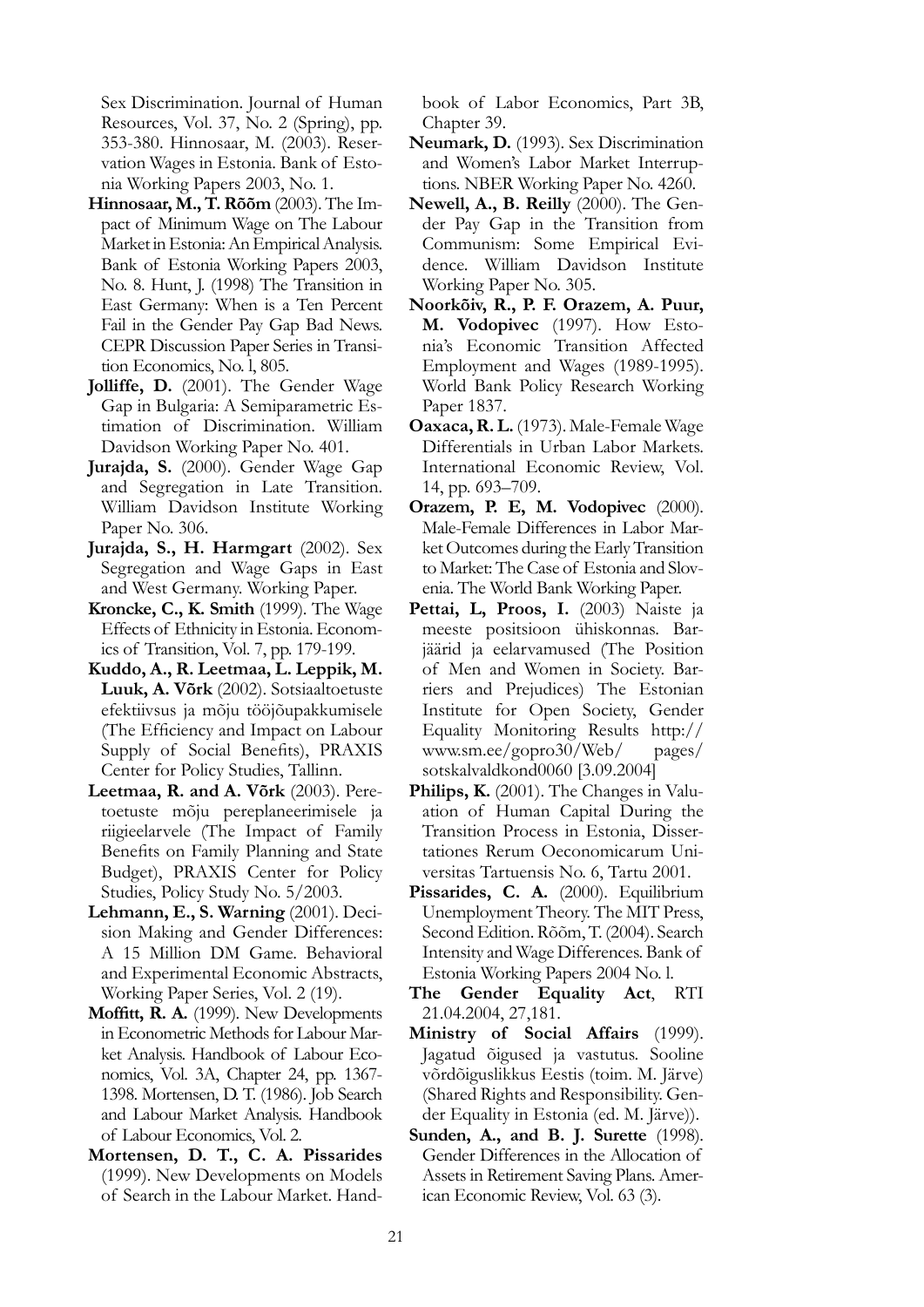#### *Appendix 1. The relative share of employees in an occupation and industry in the years 1998-2000*

#### *L1.1. The share of employees in the occupation (relative to the aggregate number of employees)*

|                                            | Entire sample | Men    | Women  |
|--------------------------------------------|---------------|--------|--------|
| Legislators, senior officials and managers | 12.37%        | 15.19% | 9.48%  |
| Professionals                              | 10.91%        | 6.24%  | 15.71% |
| Technicians and associate professionals    | 12.61%        | 7.26%  | 18.10% |
| Clerks                                     | 4.44%         | 1.62%  | 7.33%  |
| Service and sales workers                  | 11.18%        | 4.64%  | 17.89% |
| Skilled agricultural and fishery workers   | 6.49%         | 7.14%  | 5.82%  |
| Craft and related trade workers            | 16.73%        | 25.56% | 7.68%  |
| Plant and machine operators                | 14.30%        | 23.09% | 5.27%  |
| Elementary occupations                     | 10.97%        | 9.26%  | 12.73% |
|                                            |               |        |        |

*Source: calculations by authors*

#### *L1.2. The share of employees in the industry (relative to the aggregate number of employees)*

|                                               | Entire sample | Men      | Women  |
|-----------------------------------------------|---------------|----------|--------|
| Agriculture, hunting and forestry             | 12.21%        | 14.78%   | 9.46%  |
| <b>Fisheries</b>                              | 0.76%         | $1.30\%$ | 0.19%  |
| Mining industry                               | 1.23%         | $2.03\%$ | 0.37%  |
| Manufacturing                                 | 23.24%        | 25.06%   | 21.30% |
| Energy, gas and water supply                  | 2.91%         | 3.93%    | 1.82%  |
| Construction                                  | 6.81%         | 11.77%   | 1.53%  |
| Wholesale and retail trade                    | 13.71%        | 10.86%   | 16.74% |
| Hotels and restaurants                        | 2.69%         | 0.88%    | 4.61%  |
| Transportation, logistics and communications  | 8.80%         | 11.82%   | 5.58%  |
| Financial intermediation                      | 1.18%         | 0.78%    | 1.61%  |
| Real estate, research and commercial services | 5.20%         | 5.59%    | 4.78%  |
| Public administration and defence             | 6.14%         | 6.34%    | 5.93%  |
| Education                                     | 9.62%         | 3.54%    | 16.10% |
| Health and social work                        | 5.52%         | 1.33%    | 9.98%  |
|                                               |               |          |        |

*Source: calculations by authors*

**Entire sample Men Women**

## *Appendix 2. Assessments of Mincer-type wage regressions*

| Reference group:                           | woman                                       |              |              |              |
|--------------------------------------------|---------------------------------------------|--------------|--------------|--------------|
|                                            | man                                         | $0.2297***$  |              |              |
|                                            | Age                                         | $0.0207***$  | $0.0168***$  | $0.0236***$  |
|                                            | Age square/1000                             | $-0.3392***$ | $-0.2967***$ | $-0.3672***$ |
| Reference group:                           | higher education                            |              |              |              |
|                                            | primary education or less                   | $-0.1230***$ | $-0.1537***$ | $-0.0893***$ |
|                                            | secondary education                         | $-0.0492***$ | $-0.0634***$ | $-0.0428***$ |
| Reference group:                           | Estonian                                    |              |              |              |
|                                            | non-Estonian                                | $-0.2182***$ | $-0.2650***$ | $-0.1808***$ |
| Reference group:                           | cannot speak Estonian                       |              |              |              |
|                                            | can speak Estonian                          | $-0.0267$    | $-0.0731**$  | 0.0130       |
| Reference group:                           | cannot speak Estonian and is a non-Estonian |              |              |              |
|                                            | can speak Estonian and is a non-Estonian    | $0.0660**$   | $0.1090**$   | 0.0335       |
| Reference group:                           | is not the head of household                |              |              |              |
|                                            | head of household                           | $0.1459***$  | $0.1713***$  | $0.1094***$  |
| Number of children aged less than 16 years |                                             | $-0.0159***$ | 0.0004       | $-0.0362***$ |
| Reference group:                           | is not married or cohabiting                |              |              |              |
|                                            | is married or cohabiting                    | $0.0669***$  | $0.0932***$  | $0.0400***$  |

*Dependent variable: Ln (wage)*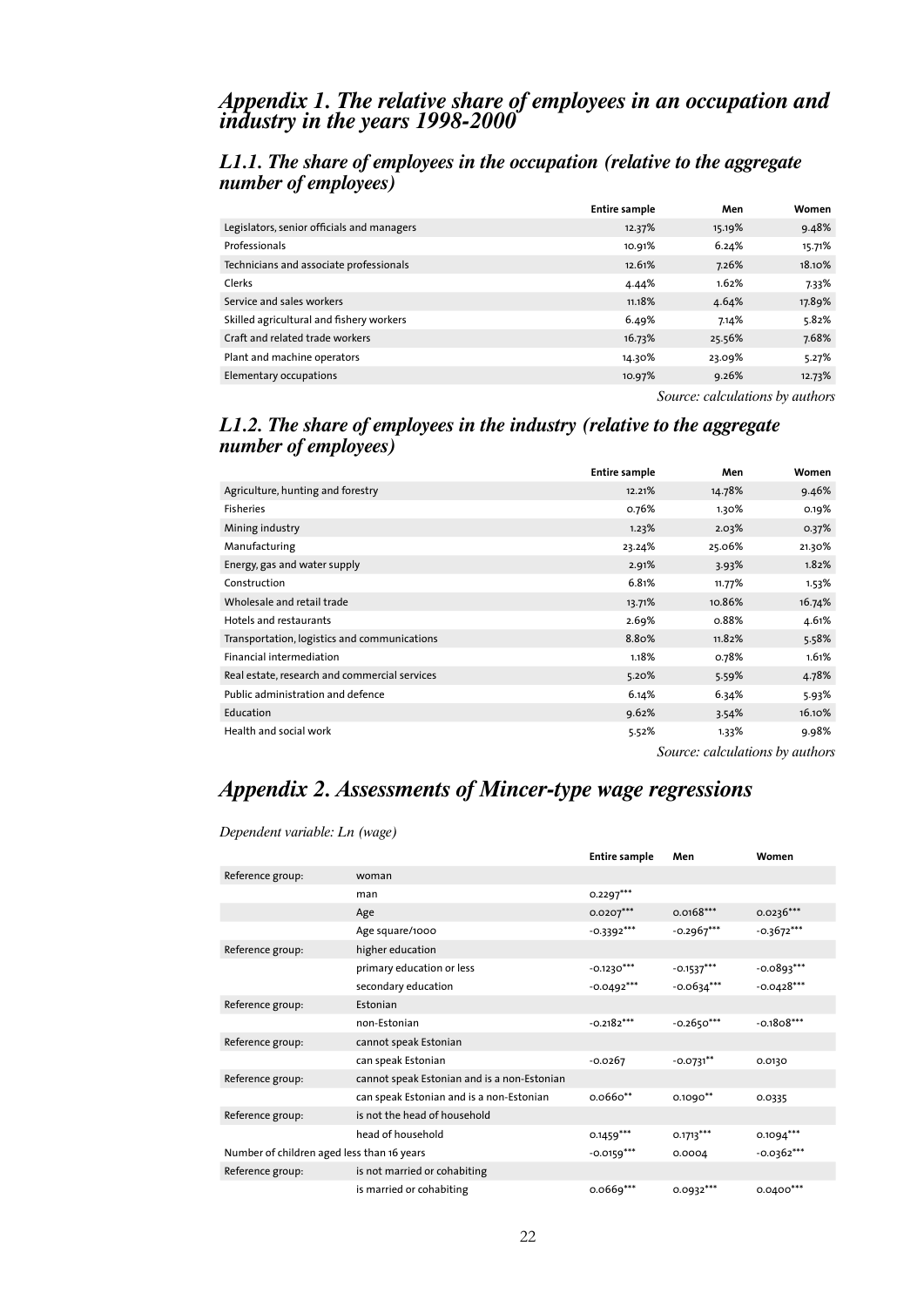| Work hours per week                                                                         |                                                               | $0.0029**$   | $0.0023***$  | 0.0041       |
|---------------------------------------------------------------------------------------------|---------------------------------------------------------------|--------------|--------------|--------------|
|                                                                                             | Tenure in the company where the employee is currently working | $0.0039***$  | $0.0025***$  | $0.0044***$  |
| Reference group:                                                                            | public company                                                |              |              |              |
|                                                                                             | private company                                               | $-0.0492***$ | $-0.0899***$ | $-0.0144$    |
| Reference group:                                                                            | domestic company                                              |              |              |              |
|                                                                                             | foreign-owned company                                         | $0.2435***$  | 0.2606***    | $0.2201***$  |
| Reference group:                                                                            | a company with more than 2000 employees                       |              |              |              |
|                                                                                             | a company with up to 20 employees                             | $-0.1913***$ | $-0.2106***$ | $-0.1702***$ |
|                                                                                             | a company with 20-200 employees                               | $-0.0821***$ | $-0.1033***$ | $-0.0652***$ |
| The relative share of women in the industry and occupation where the<br>employee is engaged |                                                               | $-0.0805***$ | 0.0630       | $-0.2973***$ |
| Reference group:                                                                            | fisheries                                                     |              |              |              |
|                                                                                             | agriculture, hunting and forestry                             | $-0.3180***$ | $-0.3675***$ | $-0.1645$    |
|                                                                                             | mining industry                                               | $0.2004**$   | $0.1708*$    | 0.1081       |
|                                                                                             | manufacturing                                                 | $-0.0275$    | $-0.1035$    | 0.1031       |
|                                                                                             | energy, gas and water supply                                  | 0.0891       | 0.0318       | $0.1920*$    |
|                                                                                             | construction                                                  | 0.0745       | 0.0404       | 0.1416       |
|                                                                                             | wholesale and retail trade                                    | $-0.0348$    | $-0.0659$    | 0.0690       |
|                                                                                             | hotels and restaurants                                        | $-0.1029$    | $-0.1418$    | 0.0477       |
|                                                                                             | transportation, logistics and communications                  | 0.0678       | 0.0429       | 0.1128       |
|                                                                                             | financial intermediation                                      | $0.2514***$  | $0.2782**$   | 0.3511***    |
|                                                                                             | real estate, research and commercial services                 | $-0.1102$    | $-0.1585$    | $-0.0022$    |
|                                                                                             | public administration and defence                             | $-0.0212$    | $-0.1352$    | 0.1693       |
|                                                                                             | education                                                     | $-0.2138***$ | $-0.4453***$ | 0.0085       |
|                                                                                             | health and social work                                        | $-0.1885**$  | -0.3246***   | 0.0090       |
| Reference group:                                                                            | elementary occupations                                        |              |              |              |
|                                                                                             | legislators, senior officials and managers                    | $0.7312***$  | $0.7014***$  | $0.7318***$  |
|                                                                                             | professionals                                                 | 0.6892***    | $0.5594***$  | $0.7484***$  |
|                                                                                             | technicians and associate professionals                       | $0.4478***$  | 0.3622***    | 0.4972***    |
|                                                                                             | clerks                                                        |              |              |              |
|                                                                                             |                                                               | $0.2568***$  | $0.2641***$  | 0.3370***    |
|                                                                                             | service and sales workers                                     | 0.1788***    | $0.1749***$  | $0.2337***$  |
|                                                                                             | skilled agricultural and fishery workers                      | $0.3949***$  | $0.3536***$  | $0.3554***$  |
|                                                                                             | craft and related trade workers                               | $0.2350***$  | $0.2508***$  | 0.1765***    |
|                                                                                             | plant and machine operators                                   | 0.1929 ***   | $0.2072***$  | 0.1726***    |
| Reference group:                                                                            | Tallinn                                                       |              |              |              |
|                                                                                             | Harju County, except Tallinn                                  | -0.0379**    | $-0.0391$    | $-0.0523**$  |
|                                                                                             | <b>Hiiu County</b>                                            | $-0.0796**$  | $-0.0163$    | $-0.1475***$ |
|                                                                                             | Ida-Viru County                                               | $-0.2749***$ | $-0.3086***$ | $-0.2487***$ |
|                                                                                             | Jõgeva County                                                 | $-0.3678***$ | $-0.4216***$ | $-0.3111***$ |
|                                                                                             | Järva County                                                  | $-0.2062***$ | $-0.2426***$ | $-0.1737***$ |
|                                                                                             | Lääne County                                                  | $-0.1984***$ | $-0.2520***$ | $-0.1538***$ |
|                                                                                             | Lääne-Viru County                                             | $-0.1796***$ | $-0.1934***$ | $-0.1750***$ |
|                                                                                             | Põlva County                                                  | $-0.3239***$ | $-0.3401***$ | $-0.3083***$ |
|                                                                                             | Pärnu County                                                  | $-0.2097***$ | $-0.2422***$ | $-0.1830***$ |
|                                                                                             | Rapla County                                                  | $-0.1535***$ | $-0.1663***$ | $-0.1359***$ |
|                                                                                             | Saare County                                                  | $-0.2650***$ | $-0.2939***$ | $-0.2331***$ |
|                                                                                             | <b>Tartu County</b>                                           | $-0.2036***$ | $-0.2345***$ | $-0.1721***$ |
|                                                                                             | Valga County                                                  | $-0.2609***$ | $-0.3095***$ | $-0.2156***$ |
|                                                                                             | Viljandi County                                               | $-0.2476***$ | $-0.2725***$ | $-0.2245***$ |
|                                                                                             | Võru County                                                   | $-0.3226***$ | $-0.3711***$ | $-0.2797***$ |
| Year 1998                                                                                   |                                                               | $-0.0238*$   | 0.0029       | $-0.0609***$ |
| Year 1999                                                                                   |                                                               | 0.0392 ***   | $0.0433***$  | 0.0244       |
| Constant                                                                                    |                                                               | $7.1614***$  | 7.6028***    | 6.9852***    |
| Sample size                                                                                 |                                                               | 13386        | 6560         | 6826         |
| R-squared                                                                                   |                                                               | 0.4165       | 0.3791       | 0.4155       |

*Notes: \*\*\* indicates that the estimate is significant at the 1% level,*

*\*\* indicates significance at the 5% level, and*

*\* indicates significance at the 10% level*